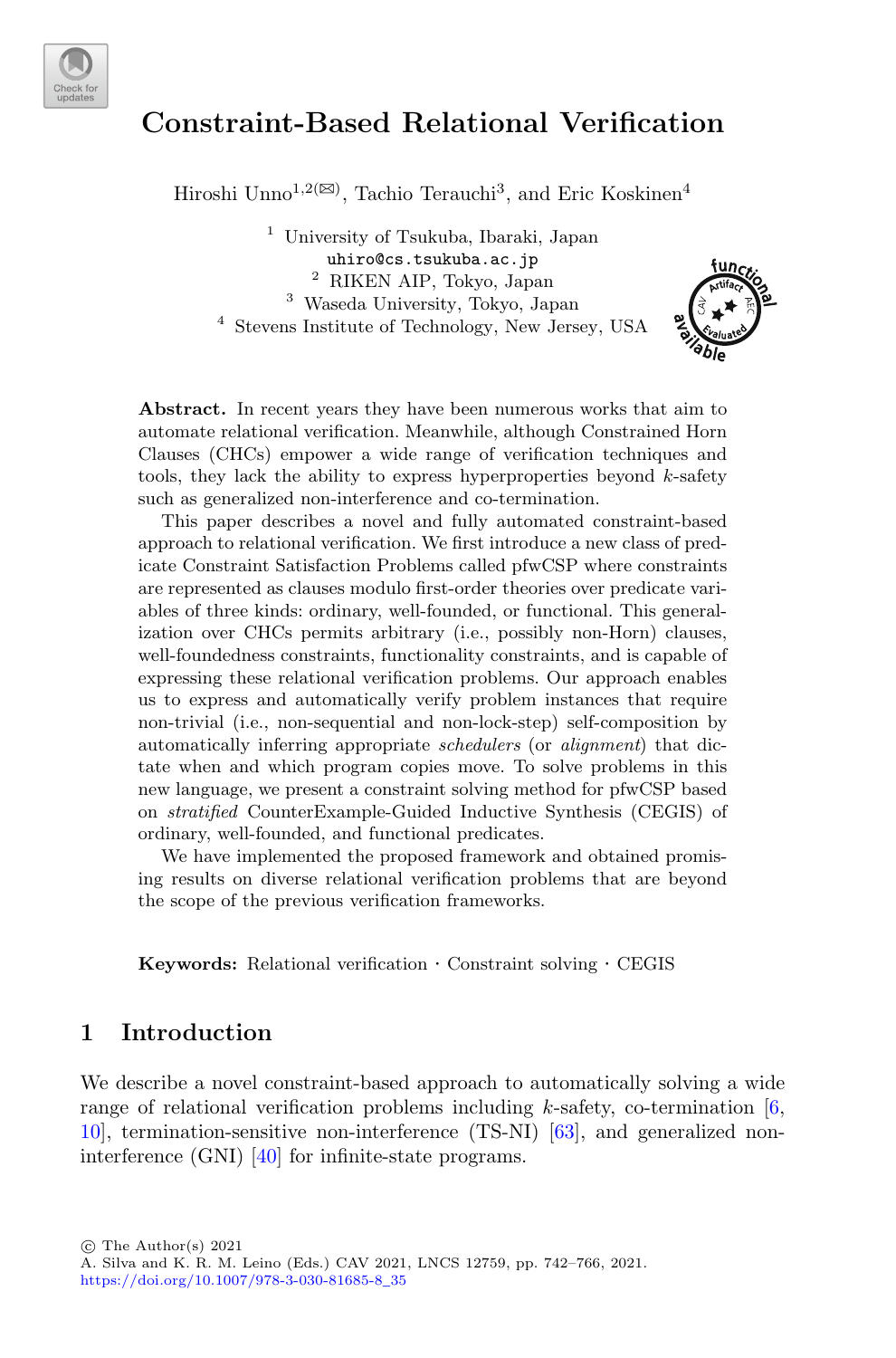A key challenge in relational property verification is the discovery of *relational invariants* which relate the states of multiple program executions. However, whereas most prior approaches must fix the execution *schedule*[1](#page-1-0) (e.g., lockstep or sequential)  $[8,20,21,42,54,57]$  $[8,20,21,42,54,57]$  $[8,20,21,42,54,57]$  $[8,20,21,42,54,57]$  $[8,20,21,42,54,57]$  $[8,20,21,42,54,57]$  $[8,20,21,42,54,57]$  $[8,20,21,42,54,57]$ , a recent work by Shemer et al. [\[50](#page-23-3)] has proposed a method to automatically infer sufficient *fair* schedulers to prove the goal relational property. Importantly, the schedulers in their approach can be *semantic* in which the choice of which program to execute can depend on the *states* of the programs as opposed to the classic *syntactic* schedulers such as lock-step and sequential that can only depend on the control locations. However, their approach requires the user to provide appropriate atomic predicates and is not fully automatic. Moreover, they only support k-safety properties. A recent work has proposed a method for automatically verifying non-hypersafety relational properties but only for *finite* state systems [\[19\]](#page-21-5).

Meanwhile, today's constraint-based frameworks are also insufficient at automating relational verification. The class of predicate constraints called Constrained Horn Clauses (CHCs) [\[13\]](#page-21-6) has been widely adopted as a "common intermediate language" for uniformly expressing verification problems for various programming paradigms, such as functional and object-oriented languages. Example uses of the CHCs framework include safety property verification [\[29,](#page-22-1)[30](#page-22-2)[,35](#page-22-3)] and refinement type inference [\[33,](#page-22-4)[36](#page-22-5)[,53,](#page-23-4)[56](#page-23-5)[,66](#page-24-1)]. The separation of constraint generation and solving has facilitated the rapid development of constraint generation tools such as RCaml [\[56](#page-23-5)], SeaHorn [\[30\]](#page-22-2), and JayHorn [\[35\]](#page-22-3) as well as efficient constraint solving tools such as SPACER  $[37]$ , ELDARICA  $[32]$ , and HOICE  $[14]$ . Unfortunately, CHCs lack the ingredients to sufficiently express these relational verification problems.

In this paper we introduce automated support for relational verification by generalizing CHCs and introducing a new class of predicate Constraint Satisfaction Problems called pfwCSP. This language allows constraints that are *arbitrary (i.e., possibly non-Horn)* clauses modulo first-order theories over predicate variables that can be *functional predicates*, *well-founded predicates* or ordinary predicates. We then show that, thanks to the enhanced predicate variables, pfwCSP can express *non-hypersafety* relational properties such as cotermination [\[11](#page-21-8)], termination-sensitive non-interference (TS-NI) [\[63](#page-24-0)], and generalized non-interference (GNI)  $[40]$  $[40]$ . In addition, our approach effectively quantifies over the schedule, expressing *arbitrary fair semantic scheduling* thanks to non-Horn clauses and functional predicates (functional predicates are needed to express fairness in the presence of non-termination which is needed for properties like co-termination and TS-GNI). The flexibility allows our approach to automatically discover a fair semantic schedule and verify difficult relational problem instances that require non-trivial schedules. We prove that our encodings are *sound* and *complete*. Expressing relational invariants with such flexible scheduling is not possible with CHCs. However, pfwCSP retains a key benefit of CHCs: the idea of separating constraint generation from solving.

<span id="page-1-0"></span><sup>1</sup> The notion of *schedule* is also often called an *alignment* in literature.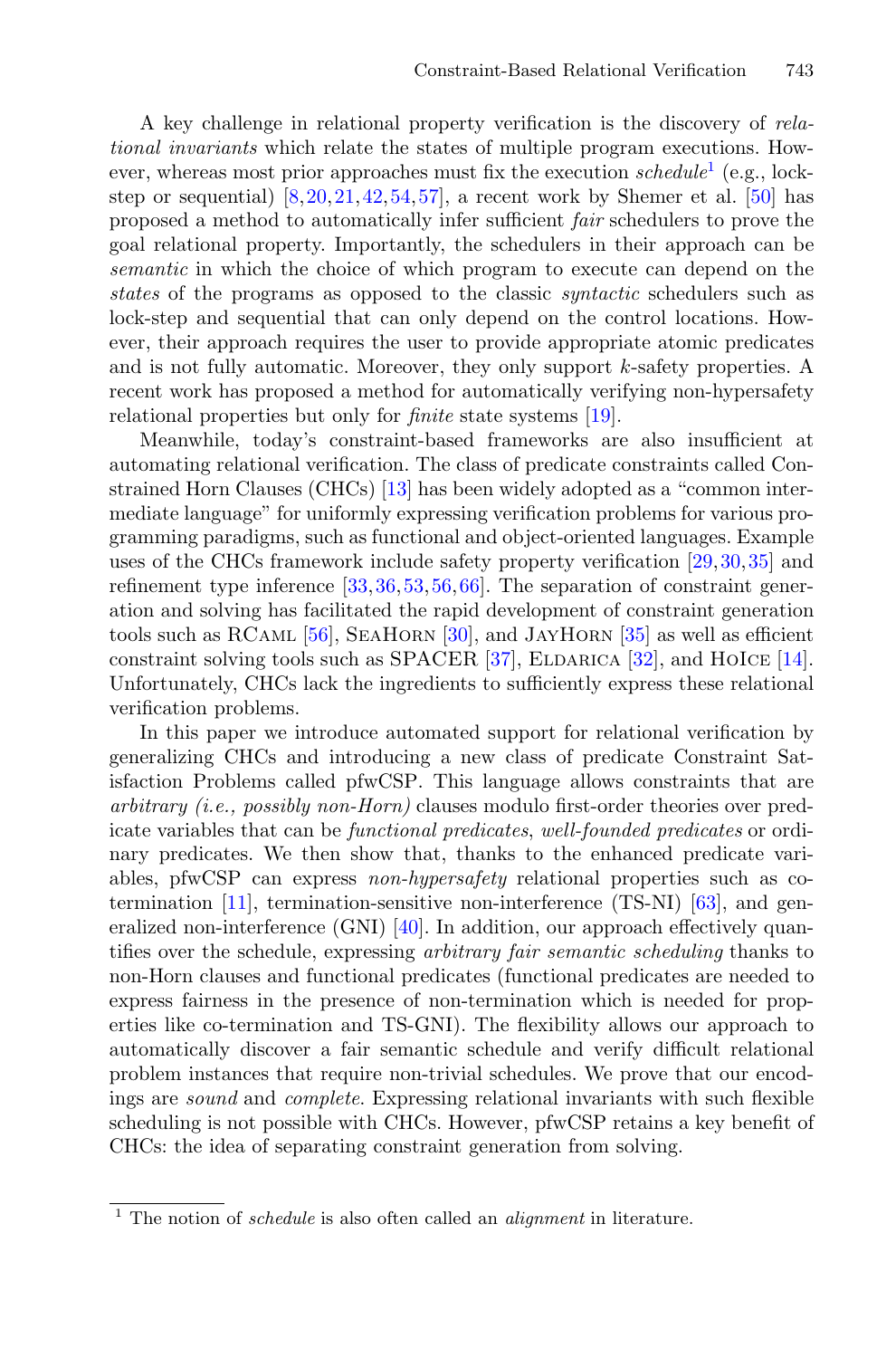We next present a novel constraint solving method for pfwCSP based on *stratified* CounterExample-Guided Inductive Synthesis (CEGIS) of ordinary, wellfounded, and functional predicates. In our method, ordinary predicates represent relational inductive invariants, well-founded predicates witness synchronous termination, and functional predicates represent Skolem functions witnessing existential quantifiers that encode angelic non-determinism. These witnesses for a relational property are often mutually dependent and involve many variables in a complicated way (see the extended report [\[58\]](#page-23-6) for examples). The synthesis thus needs to use expressive templates without compromising the efficiency. Stratified CEGIS combines CEGIS [\[51\]](#page-23-7) with stratified families of templates [\[55](#page-23-8)] (*i.e.*, decomposing templates into a series of increasingly expressive templates) to achieve completeness in the sense of [\[34,](#page-22-8)[55\]](#page-23-8), a theoretical guarantee of convergence, and a faster and stable convergence by avoiding the overfitting problem of expressive templates to counterexamples [\[44\]](#page-23-9). The constraint solving method naturally generalizes a number of previous techniques developed for CHCs solving and invariant/ranking function synthesis, addressing the challenges due to the generality of pfwCSP that is essential for relational verification.

We have implemented the above framework and have applied our tool PCSAT to a diverse collection of 20 relational verification problems and obtained promising results. The benchmark problems go beyond the capabilities of the existing related tools (such as CHCs solvers and program verification tools). PCSat has solved 15 problems fully automatically by synthesizing complex witnesses for relational properties, and for the 5 problems that could not be solved fully automatically within the time limit, PCSAT was able to solve them semiautomatically provided that a part of an invariant is manually given as a hint.

# <span id="page-2-0"></span>**2 Overview**

## <span id="page-2-1"></span>**2.1 Relational Verification Problems**

*k***-safety**. Consider the following program taken from [\[50](#page-23-3)] that uses a summation to calculate the square of x, and then doubles it.

```
doubleSquare(bool h, int x) {
   int z, y=0;
   if (h) { z = 2*x; } else { z = x; }
   while (z>0) { z--; y = y+x; }
   if (!h) { y = 2*y; }
   return y;
}
```
This program also takes another input h and, if the value of h is true, calculates the result differently. The classical relational property *termination-insensitive non-interference* (TI-NI) says that, roughly, an observer cannot infer the value of high security variables (h in this case) by observing the outputs  $(y)$ . This is a *2-safety property* [\[17](#page-21-9),[54\]](#page-23-1): it relates two executions of the same program. In this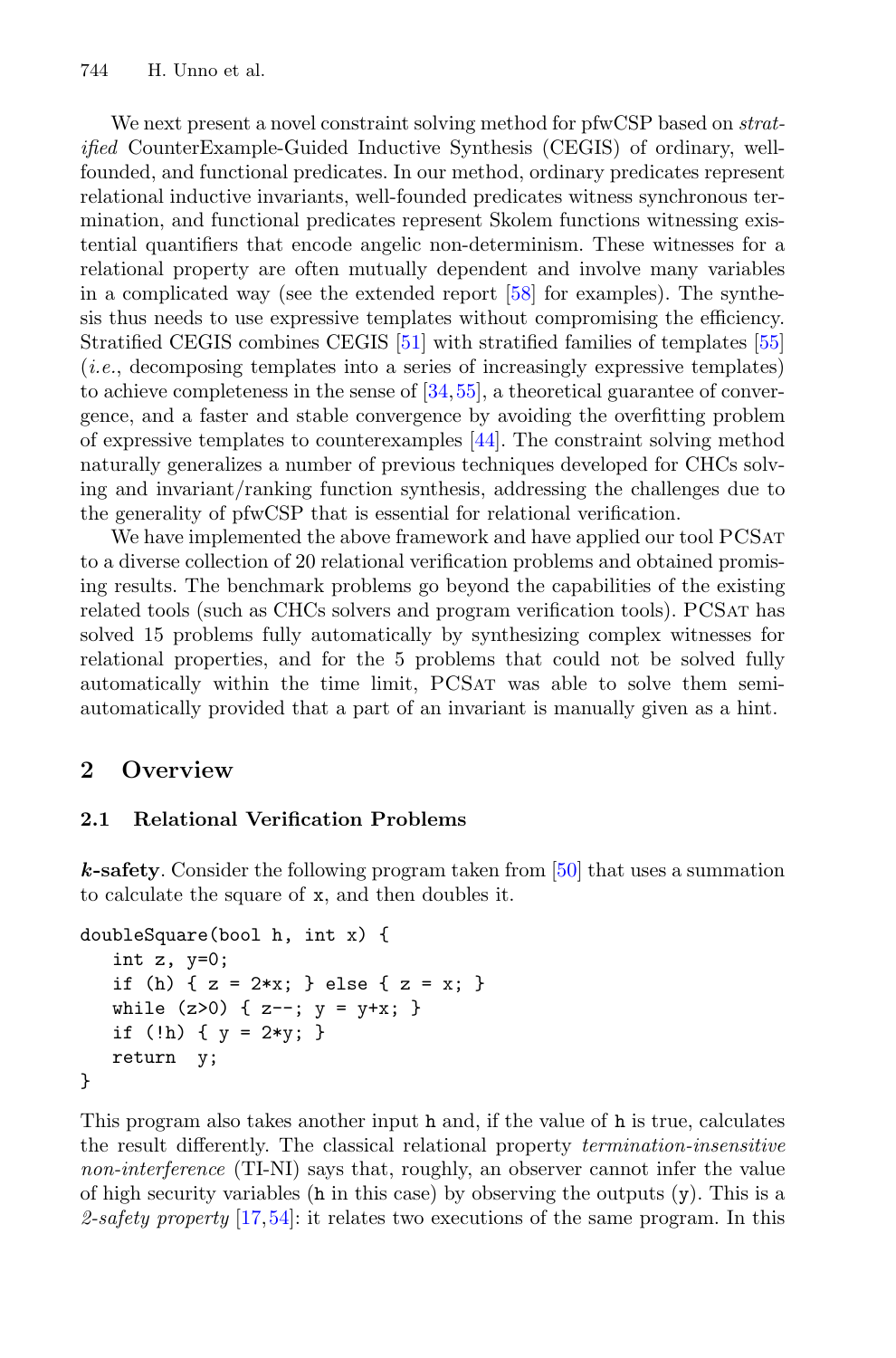example, we ask whether two executions that initially agree on  $x (i.e., x_1 = x_2)$ will agree on the resulting y (*i.e.*,  $y_1 = y_2$ ). The subscripts in these relations indicate copies of the program:  $x_1$  is variable x in the first copy of the program and  $x_2$  is variable x in the second copy. More generally, k-safety means that if the initial states of a k-tuple of programs satisfy a pre-relation *Pre*, then when they all terminate the k-tuple of post states will satisfy post-relation *Post*.

The literature proposes many ways to reason about  $k$ -safety including methods of reducing a multi-program problem to a single-program problem, such as through self-composition  $[8,54,57]$  $[8,54,57]$  $[8,54,57]$  $[8,54,57]$ , product programs  $[7]$ , and their variants [\[21,](#page-21-4)[46](#page-23-10)[,50](#page-23-3)[,52](#page-23-11),[59\]](#page-23-12). Their key challenge is that of *scheduling*: how to interleave the programs' executions so that invariants in the combined program are able to effectively describe cross-program relationships. Indeed, as proved by [\[50\]](#page-23-3), verifying this example with the na¨ıve lock-step scheduling is impossible with only linear arithmetic invariants while linear arithmetic invariants suffice with a more "semantic" scheduling that schedules the copy with  $h_1 = false$  to iterate the loop twice per each iteration of the loop in the copy with  $h_2 = \text{true}$ .

In this paper, we will describe a way to pose the scheduling problem as a part of a series of constraints so that the search for an effective scheduler is relegated to the solver level. In our approach, a k-safety verification problem is encoded as a set of constraints containing (ordinary) predicate variables that represent the scheduler to be discovered and a relational invariant preserved by the scheduler. Specially, we introduce a predicate variable inv that represents a relational invariof a series of constraints so that the search for an effective scheduler is relegated<br>to the solver level. In our approach, a k-safety verification problem is encoded as<br>a set of constraints containing (ordinary) predicat are the variables of the ith program, and add constraints that say that if the predicate is true, then the programs whose index are in A will step forward while the rest remain still and also inv is preserved by the step. For soundness, it is important to constrain the scheduler to be *fair*, *i.e.*, at least one program that can progress must be scheduled to progress if there is a program that can progress. As we shall show in Sect. [4,](#page-8-0) non-Horn clauses are essential to expressing the fairness constraint. Roughly, the idea is to use a clause with multiple positive predicate variables (*i.e.*, *head disjunction*) to say "*if the relational invariant holds, then at least one of the unfinished programs must be scheduled to progress*."

Our approach is similar to and is inspired by the approach of [\[50\]](#page-23-3) that also infers a fair semantic scheduler. However, their approach requires the user to provide sufficient atomic predicates manually and is not fully automated. By contrast, our approach soundly-and-completely encodes the k-safety verification problem together with scheduler inference as a set of constraints thanks to the expressiveness of pfwCSP, and automatically solves those constraints by the stratified CEGIS algorithm (cf. Sect. [7](#page-18-0) for further comparison).

<span id="page-3-0"></span>**Co-termination.** Now consider the following pair of programs.

 $P_1^{cot}$ : while (x>0) { x = x - y; }<br>  $P_2^{cot}$ : while (x>0) { x = x - 2 × y; }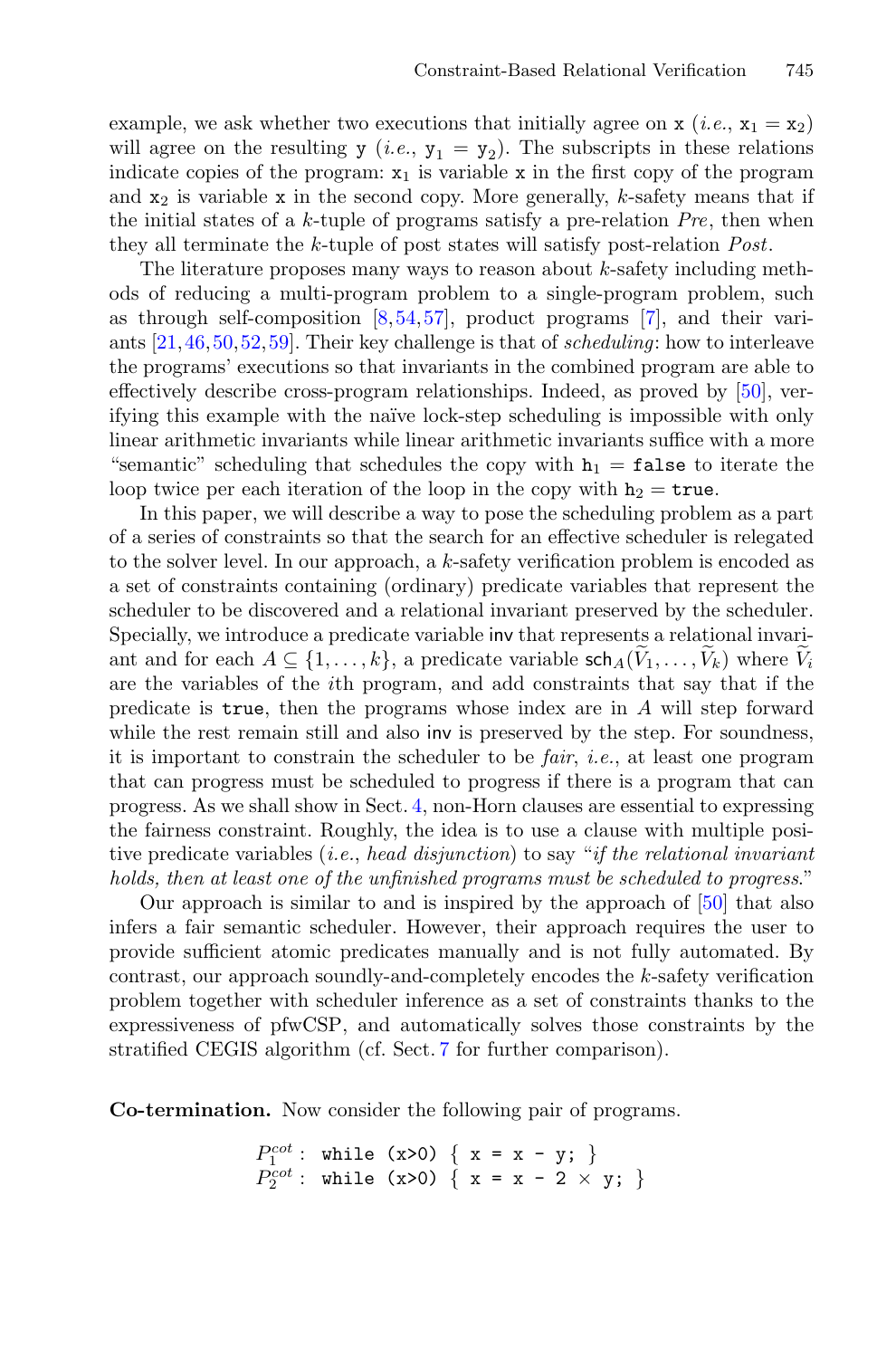A (non-safety) relational question is whether these programs  $P_1^{cot}$  and  $P_2^{cot}$  agree on termination [\[6](#page-21-0),[10\]](#page-21-1). In general they do not: if, for example,  $P_1^{cot}$  is executed with  $x < 0$  and  $P_2^{cot}$  with  $x > 0 \wedge y = 0$ , the first will terminate while the second will diverge. However, under the pre-relation  $Pre \equiv x_1 = x_2 \wedge y_1 = y_2$ , they will *agree* on termination: the first program terminates iff the second one does. The property falls outside of the k-safety fragment as it cannot be refuted by finite execution traces. It is worth noting that *termination-sensitive non-interference* (TS-NI) is the conjunction of TI-NI and co-termination of two copies of the same target program with *Pre* equating the copies' low inputs.

Proving co-termination, like k-safety, can be aided by scheduler and we can again use our constraints over predicate variables. But this is not enough. We need additional constraints to ensure that whenever one of the two has terminated, the other is also guaranteed to terminate. To address this, we next introduce *well-founded predicate variables*. These predicate variables will appear Froving co-termination, like *k*-satety, can be aided by scheduler an again use our constraints over predicate variables. But this is not enced additional constraints to ensure that whenever one of the two minated, the ot  $\binom{r}{i}$ , where the relation wfr must be *discovered* by the constraint solving method. (In Sect. [5](#page-13-0) we describe how to achieve this through our stratified CEGIS algorithm.) For the above example, our stratified CEGIS algorithm and our tool PCSat automatically discovers (1) a schedule where the two programs step together when  $x_1 > 0$  and  $x_2 > 0$ , (2) a relational invariant that implies that if the first program is terminated, then either the second program is terminated or  $y_2 \geq 1$ (and vice-versa), and (3) well-founded relations that (combined with the relational invariant) witness that if the loop has terminated in the second program  $(x_2 \leq 0)$  but not in the first  $(x_1 > 0)$ , then a transition in the first is wellfounded (and vice-versa). In Sect. [4,](#page-8-0) we show how co-termination problems can be soundly-and-completely encoded in pfwCSP.

<span id="page-4-0"></span>**Generalized Non-interference.** Now consider the following program.

```
gniEx(bool high, int low) {
  if (high) {
    int x = *$^int$; if (x >= low) { return x; } else { while (true) {} }
  } else {
    int x = \text{low}; while ($*^* \text{bool$}) \{ x++, \} return x;
  }
}
```
The ∗int (resp. ∗bool) above indicates an integer (resp. a binary) nondeterministic choice. *Termination-insensitive generalized non-interference* (TI-GNI) [\[40\]](#page-22-0) is an extension of non-interference to non-deterministic programs, and it says that for any two copies of the program with possibly different values for the high security input (high in this example) and with the same value for the low security input (low in this example), if one copy has a terminating execution that ends in some output (the final value of x in this example), then the other copy has either a terminating execution ending in the same output or a nonterminating execution. The *termination-sensitive* variant (TS-GNI) strengthens the condition by asserting that if one copy has a terminating execution then the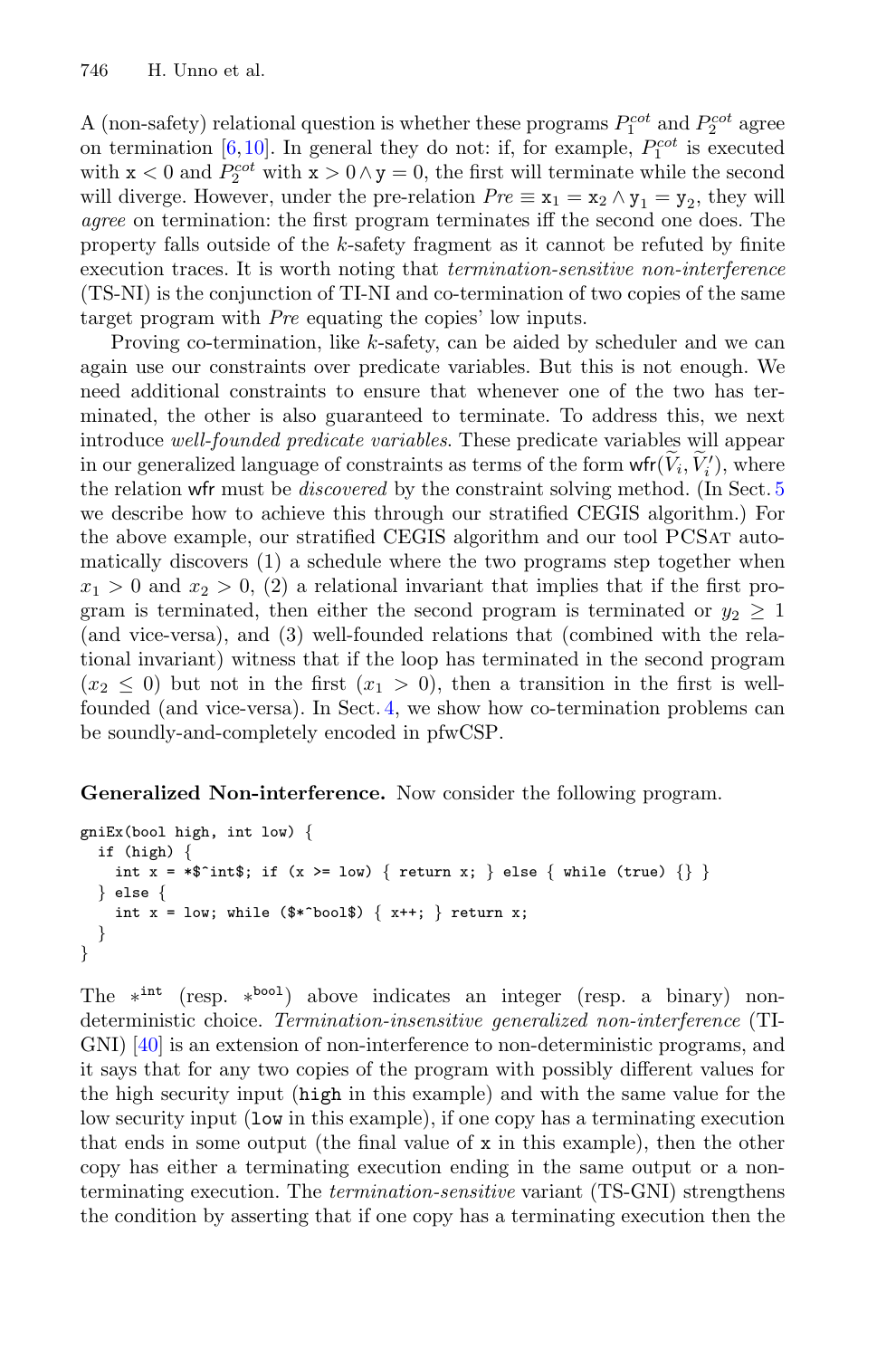other copy has a terminating execution that ends in the same output. Both GNI variants are ∀∃ hyperproperties and fall outside of the <sup>k</sup>-safety fragment.

Verifying GNI requires handling non-determinism. Note that nondeterminism occurs both *demonically* (*i.e.*, as ∀) and *angelically* (*i.e.*, as ∃) in GNI. While handling demonic non-determinism is straightforward in a constraint-based verification since the term variables are implicitly universally quantified, handling angelic non-determinism is less straightforward.



<span id="page-5-0"></span>**Fig. 1.** Overview of the contributions and how they achieve a constraint-based strategy for relational verification.

Our approach handles finitary angelic non-determinism like ∗bool by adding non-Horn clauses with head disjunctions that roughly express the condition "*the relational invariant remains true in one of the finitely many next step choices*". To handle infinitary non-determinism like ∗int, we introduce *functional predicate* Our approach handl<br>non-Horn clauses with *r*<br>*relational invariant rem*<br>To handle infinitary non<br>*variables* denoted  $f(\widetilde{V}, r)$ *variables* denoted  $f(V, r)$ . In these terms, f is a predicate variable to be discovered but with a new wrinkle: this predicate involves a return value  $r$  and the non-Horn clauses with head disjunctions that<br>*relational invariant remains true in one of th*<br>To handle infinitary non-determinism like  $*$ <sup>int</sup><br>*variables* denoted  $f(\tilde{V}, r)$ . In these terms, f is<br>ered but with a new wr interpretation of f is a *total function* over  $V$ . For this example, we introduce To handle infinitional *invariables* denoted<br>variables denoted but with  $\tilde{i}$ <br>interpretation content f( $\tilde{V}$ , r the term  $f(V,r)$  where r represents the value chosen non-deterministically at Fo nande infinitary non-determinism like  $*$ , we introduce *functional preacate* variables denoted  $f(\tilde{V}, r)$ . In these terms, f is a predicate variable to be discovered but with a new wrinkle: this predicate involves a return values of the demonic copy. For this example, PCSAT automatically discovers the predicate  $r = \text{ret}_1$  where  $\text{ret}_1$  is the prophecy variable for the return value of the demonic copy. With it, PCSAT is able to verify TS-GNI and TI-GNI of this example. We remark that functional predicates are also used to encode scheduler fairness in the presence of non-termination and is needed to ensure soundness for properties like co-termination and TS-GNI. In Sect. [4.3,](#page-11-0) we show how TI-GNI and TS-GNI can be soundly-and-completely encoded in pfwCSP.

#### **2.2 Challenges and Contributions**

There are several challenges that we face in supporting relational verification problems with a constraint-based approach. The subsequent sections of this paper are organized around addressing those challenges as follows:

– We first ask how to generalize the constraint language to go beyond CHCs to express a more general class of relational verification problems. To this end, in Sect. [3,](#page-6-0) we present a new language called *predicated constraint satisfaction problems* (pfwCSP), which incorporate non-Horn clauses, (ordinary)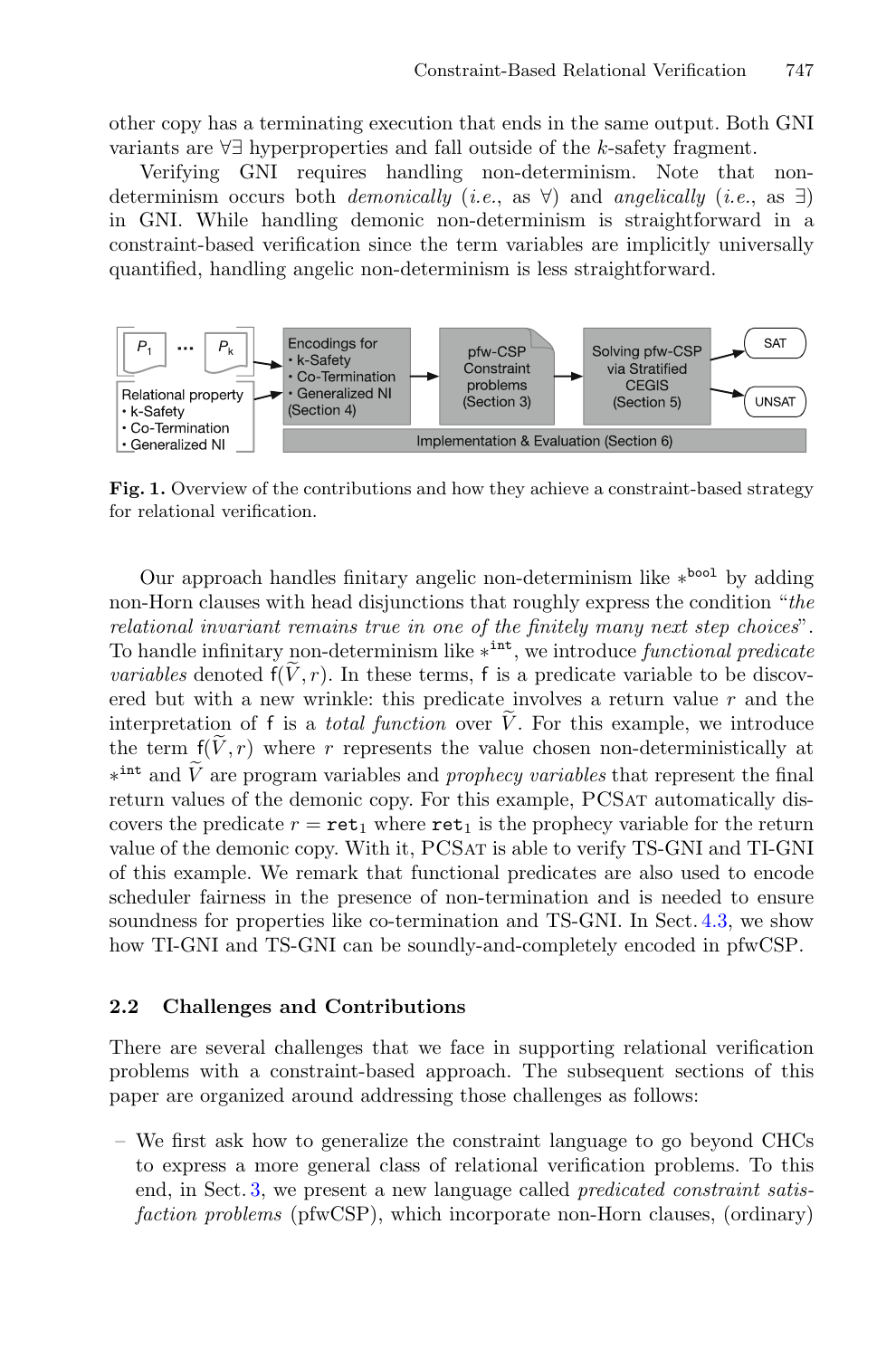predicate variables, well-founded predicate variables, and functional predicate variables.

- We next return to the above relational verification problems  $-k$ -safety, cotermination, and generalized non-interference– and describe how pfwCSP can express each of them in a sound and complete manner in Sect. [4.](#page-8-0)
- The next major contribution of our research is a novel *stratified* CEGIS algorithm for solving pfwCSP constraints. Our approach integrates advanced verification techniques: *stratified family of templates* [\[55](#page-23-8)] and *CEGIS of invariants/ranking functions* [\[14,](#page-21-7)[26](#page-22-9)[,28](#page-22-10),[45\]](#page-23-13). While the individual ideas have been proposed previously, they have only been designed for less expressive frameworks such as CHCs, and substantial extensions are needed to combine and apply them to the new pfwCSP framework as we shall show in Sect. [5.](#page-13-0)
- We next turn to an implementation and experimental validation on a diverse collection of 20 relational verification problems, consisting of  $k$ -safety problems from Shemer *et al.* [\[50](#page-23-3)] and new co-termination and GNI problems in Sect. [6.](#page-17-0) As far as we know, none of the existing *automated* tools other than our new tool called PCSAT can solve them.

In sum, Fig. [1](#page-5-0) depicts each of these sections and how, together, they enable relational verification. For space, extra materials are deferred to the extended report [\[58](#page-23-6)].

# <span id="page-6-0"></span>**3 Predicate Constraint Satisfaction Problems pfwCSP**

As discussed in Sect. [2,](#page-2-0) CHCs are insufficient to express important relational verification problems. In the section we introduced a generalized language of constraints called pfwCSP. The language of constraint satisfaction problems (CSP) permits non-Horn clauses, **p**redicate variable terms, including those for **f**unctional predicates and **w**ell-founded relations (pfw). We now define pfwCSP.

Let T be a (possibly many-sorted) first-order theory with the signature  $\Sigma$ .<br>
Explores a (possibly many-sorted) first-order theory with the signature  $\Sigma$ .<br>
Subset of T-formulas and T-terms is:<br>
(formulas)  $\phi ::= X(\tilde{t}) | p(\$ The syntax of  $\mathcal T$ -formulas and  $\mathcal T$ -terms is: (formulas) formulas) predictions<br>(formulas) many-sorted) find the control of the control of the control of<br>T-formulas and T-terms is<br>(formulas)  $\phi ::= X(\tilde{t}) | p(\tilde{t})$ 

$$
\text{(formulas)} \ \phi ::= X(\tilde{t}) \mid p(\tilde{t}) \mid \neg \phi \mid \phi_1 \lor \phi_2 \mid \phi_1 \land \phi_2
$$
\n
$$
\text{(terms)} \ t ::= x \mid f(\tilde{t})
$$

Here, the meta-variables  $x$  and  $X$  respectively range over term and predicate variables. The meta-variables  $p$  and  $f$  respectively denote predicate and function symbols of  $\Sigma$ . We use s as a meta-variable ranging over sorts of the signature Symbols of  $Z$ . We use *s* as a meta-variable ranging over sorts of the signature  $Σ$ . We write  $★$  for the sort of propositions and  $s_1 \rightarrow s_2$  for the sort of functions from  $s_1$  to  $s_2$ . We write  $ar(o)$  and sort $(o)$  from  $s_1$  to  $s_2$ . We write  $ar(o)$  and sort $(o)$  respectively for the arity and the sort of a syntactic element o. A function f represents a constant if  $ar(f) = 0$ . We write  $ftv(\phi)$  and  $fpv(\phi)$  respectively for the set of free term and predicate variables that occur in  $\phi$ . We write  $\tilde{x}$  for a sequence of term variables,  $|\tilde{x}|$  for 2. We write  $\star$ <br>from  $s_1$  to  $s_2$ .<br>sort of a synta<br>We write  $ftv(\phi)$ <br>variables that<br>the length of  $\tilde{x}$ the length of  $\tilde{x}$ , and  $\epsilon$  for the empty sequence. We often abbreviate  $\neg \phi_1 \lor \phi_2$  as  $\phi_1 \Rightarrow \phi_2$ . We henceforth consider only well-sorted formulas and terms. We use  $\varphi$  as a meta-variable ranging over T-formulas without predicate variables.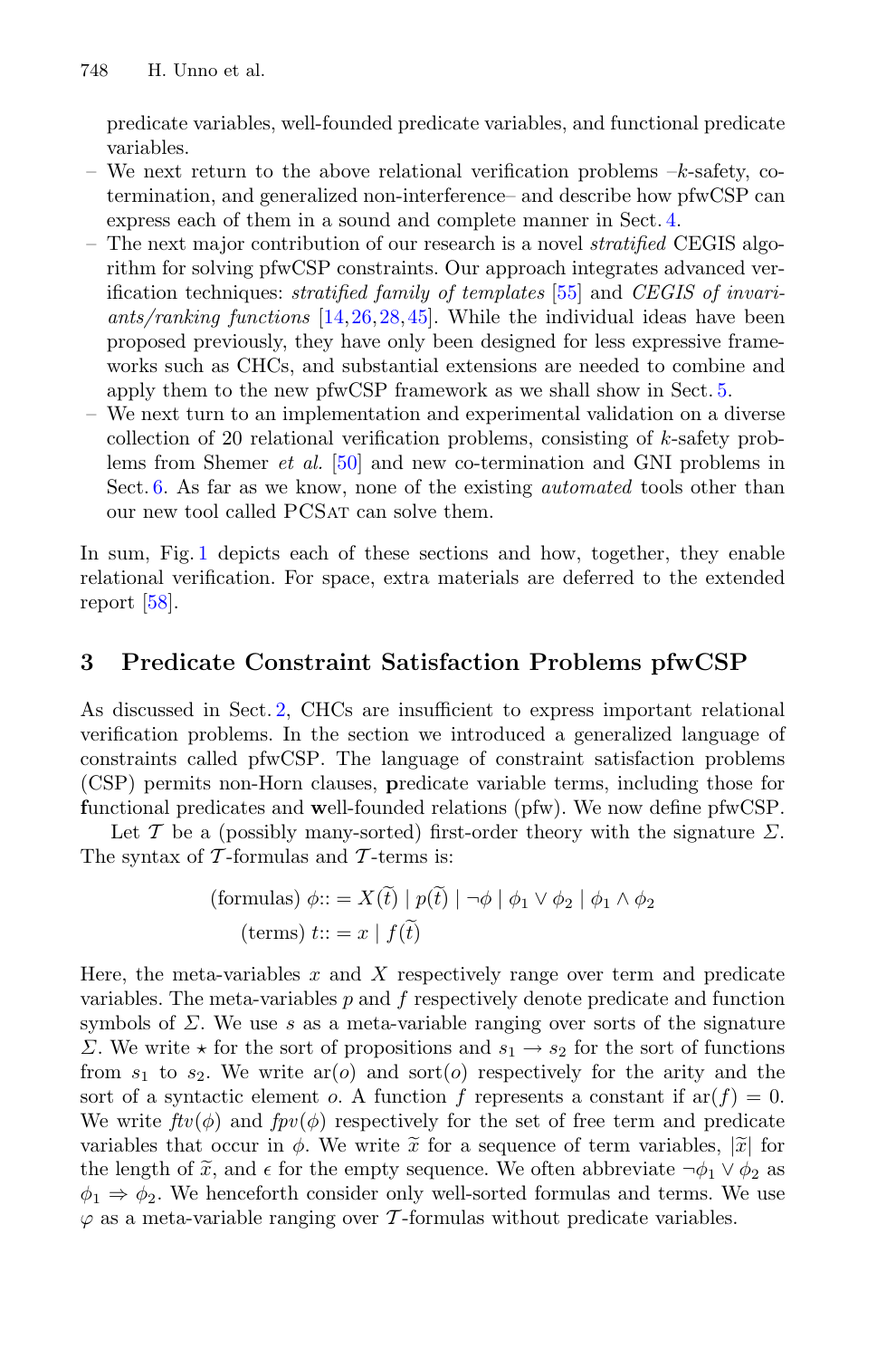We now define a pCSP  $\mathcal{C}$  (with ordinary but without well-founded and functional predicate variables) to be a finite set of clauses of the form Constraint-Based Relat:<br>
(with ordinary but without<br>
b be a finite set of clauses of<br>  $\ell_{i=1}$   $X_i(\tilde{t}_i)$   $\vee$   $(\bigvee_{i=\ell+1}^{m} \neg X_i(\tilde{t}_i))$ 

<span id="page-7-0"></span>
$$
\varphi \vee \left(\bigvee_{i=1}^{\ell} X_i(\widetilde{t}_i)\right) \vee \left(\bigvee_{i=\ell+1}^{m} \neg X_i(\widetilde{t}_i)\right) \tag{1}
$$

where  $0 \leq \ell \leq m$ . We write  $ftv(c)$  for the set of free term variables of a clause tional predicate variables) to be a finite set of clauses of the form<br>  $\varphi \vee (\bigvee_{i=1}^{\ell} X_i(\tilde{t}_i)) \vee (\bigvee_{i=\ell+1}^{m} \neg X_i(\tilde{t}_i))$ <br>
where  $0 \leq \ell \leq m$ . We write  $ftv(c)$  for the set of free term variab<br>
c. The set of free c. The set of free term variables of C is defined by  $f(v(\mathcal{C})) = \bigcup_{c \in \mathcal{C}} f(v(c))$ . We regard the variables in  $ftv(c)$  as implicitly universally quantified. We write  $fpv(\mathcal{C})$ for the set of free predicate variables that occur in C. A *predicate substitution*  $\sigma$  is a finite map from predicate variables X to closed predicates of the form  $\lambda x_1, \ldots, x_{\text{ar}(X)}$ . $\varphi$ . We write  $\sigma(\mathcal{C})$  for the application of  $\sigma$  to  $\mathcal{C}$  and dom $(\sigma)$  for the domain of  $\sigma$ . We call  $\sigma$  a *syntactic solution* for C if  $fpv(\mathcal{C}) \subseteq \text{dom}(\sigma)$  and  $\models \bigwedge \sigma(\mathcal{C})$ . Similarly, we call a predicate interpretation  $\rho$  a *semantic solution* for regard the variables in  $ftv(c)$  as implicitly universally quantified. We write  $fpv(C)$  for the set of free predicate variables that occur in C. A *predicate substitution*  $\sigma$  is a finite map from predicate variables X to for the set of free predicate variab  $\sigma$  is a finite map from predicate  $\lambda x_1, \ldots, x_{ar(X)} \cdot \varphi$ . We write  $\sigma(C)$  f<br>the domain of  $\sigma$ . We call  $\sigma$  a *synt*  $\models \bigwedge \sigma(C)$ . Similarly, we call a pred<br> $C$  if  $fpv(C) \subseteq \text{dom}(\rho)$  a

*Remark 1.* The language pCSP generalizes over existing languages of constraints. CHCs can be obtained as a restriction of pCSP where  $\ell \leq 1$  in [\(1\)](#page-7-0) for all clauses. We can also define coCHCs as pCSP but with the restriction that  $m \leq \ell + 1$  for all clauses. A linear CHCs is a pCSP that is both CHCs and coCHCs.

We next extend pCSP to pfwCSP by adding well-foundedness and functionness constraints. A pfwCSP  $(C, K)$  consists of

- a finite set  $\mathcal C$  of pCSP-clauses over predicate variables and
- a kinding function <sup>K</sup> that maps each predicate variable <sup>X</sup> <sup>∈</sup> *fpv*(C) to its kind: any one of  $\bullet$ ,  $\Downarrow$ , or  $\lambda$  which respectively represent ordinary, well-founded, and functional predicate variables. *a* kinding function  $K$  that maps each predicate variable  $X \in fpv(\mathcal{C})$  to its kind:<br>any one of  $\bullet$ ,  $\Downarrow$ , or  $\lambda$  which respectively represent ordinary, well-founded, and<br>functional predicate variables.<br>We write  $\rho \models$ eacl $\text{ecti} \ \widetilde{s}. \widetilde{s}$

We write  $\rho \models WF(X)$  if the interpretation  $\rho(X)$  of the predicate variable X is any one of  $\bullet$ ,  $\Downarrow$ , or  $\lambda$  which respectively represent ordinary, well-founde<br>functional predicate variables.<br>We write  $\rho \models WF(X)$  if the interpretation  $\rho(X)$  of the predicate variabl<br>well-founded, that is, sort $(X) = (\til$ sequence  $\tilde{v}_1, \tilde{v}_2, \ldots$  of sequences  $\tilde{v}_i$  of values of the sorts  $\tilde{s}$  such that  $(\tilde{v}_i, \tilde{v}_{i+1}) \in$  $\rho(X)$  for all  $i \geq 1$ . We write  $\rho \models FN(X)$  if X is *functional*, that is, sort $(X)$  = We write  $\rho \models WF(X)$  if the interpretation  $\rho(X)$  of the predicate variable X is *well-founded*, that is, sort $(X) = (\tilde{s}, \tilde{s}) \rightarrow \star$  for some  $\tilde{s}$  and there is no infinite sequence  $\tilde{v}_1, \tilde{v}_2, \ldots$  of sequences  $\tilde{v}_$ we wild-<br>
well-fo<br>
sequen<br>  $\rho(X)$  f<br>  $(\widetilde{s}, s)$  -<br>  $X(\widetilde{x}, y)$  $X(\tilde{x}, y_2) \Rightarrow y_1 = y_2$ ) holds. We call a predicate interpretation  $\rho$  a *semantic solution* for  $(C, K)$  if  $\rho$  is a semantic solution of C,  $\rho \models WF(X)$  for all X such that  $\mathcal{K}(X) = \mathcal{F}$ , and  $\rho \models FN(X)$  for all X such that  $\mathcal{K}(X) = \lambda$ . The notion of syntactic solution can be similarly generalized to pfwCSP.

<span id="page-7-1"></span>**Definition 1 (Satisfiability of** pfwCSP**).** The predicate satisfiability problem of a pfwCSP  $(C, K)$  is that of deciding whether it has a semantic solution.

*Remark 2.* Recall that we assume that the T-formulas  $\varphi$  in pCSP clauses do not contain quantifiers. The assumption, however, is not a restriction for pfwCSP because we can Skolemize quantifiers using functional predicates.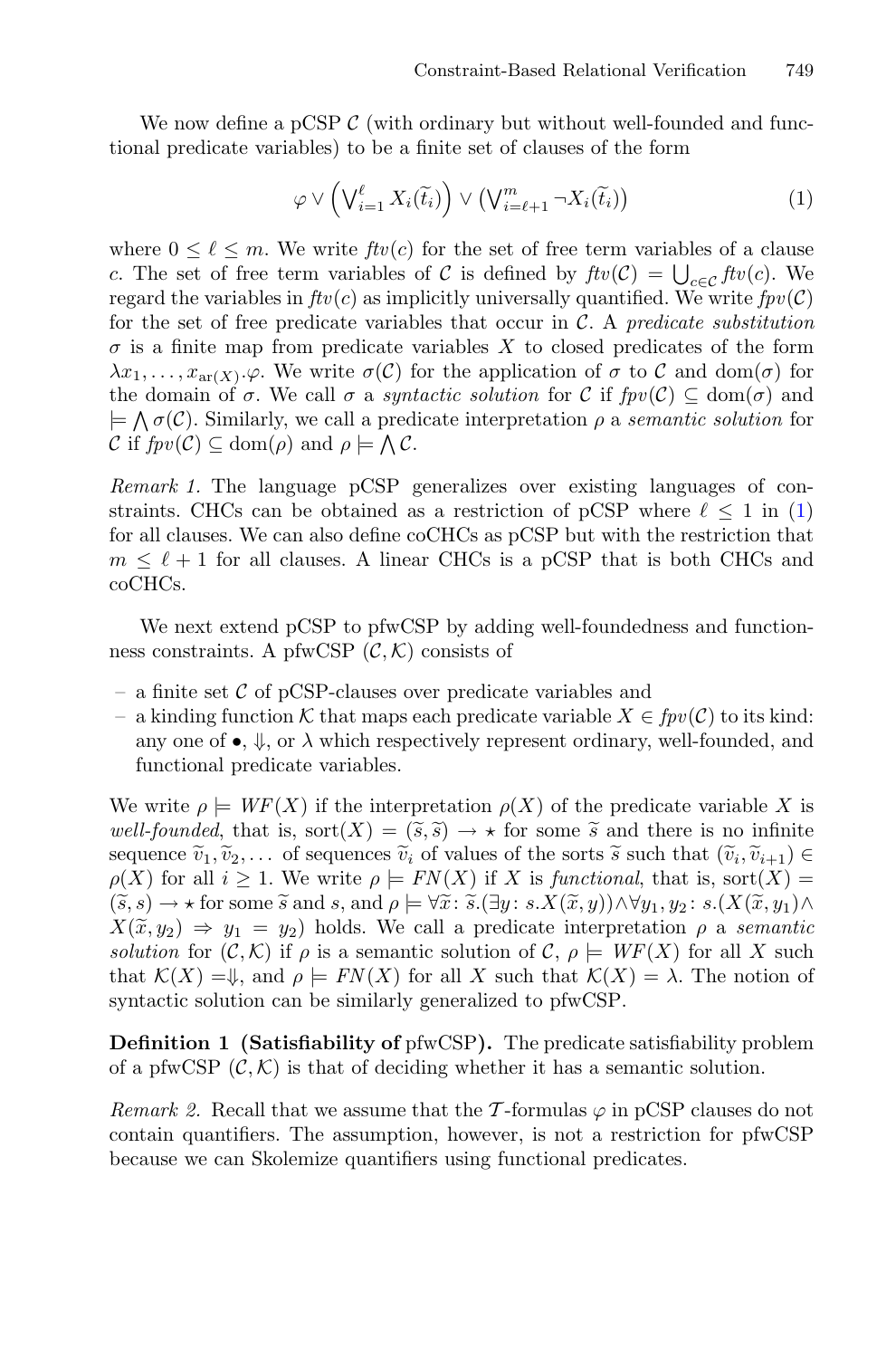# <span id="page-8-0"></span>**4 Relational Verification with Constraints**

We now present reductions from relational verification problems to pfwCSP, thus enabling a new route to automation of these problems. We begin with  $k$ -safety, and then move toward liveness and non-determinism, which are thorny problems in the relational setting. We first provide some basic definitions and notations. enabling a new route to automation of these problems. We<br>and then move toward liveness and non-determinism, which<br>in the relational setting. We first provide some basic definit<br>*Programs*. We consider programs  $P_1, \ldots, P_k$ 

*Programs.* We consider programs  $P_1, \ldots, P_k$  on variables  $V_1, \ldots, V_k$ , respectively. A state of the program  $P_i$  is a valuation of the variables  $V_i$ . We represent such and then move toward liveness and non-determinism, wr<br>in the relational setting. We first provide some basic de<br>*Programs*. We consider programs  $P_1, \ldots, P_k$  on variables<br>A *state* of the program  $P_i$  is a valuation of th a valuation by a sequence of values  $\tilde{v}$  such that  $|\tilde{v}| = |V_i|$ . We assume that each *Programs.* We consider programs  $P_1$ ,<br>A state of the program  $P_i$  is a valuat<br>a valuation by a sequence of values  $\tilde{v}$ <br> $P_i$  is defined by the predicate  $T_i(\tilde{V}_i, \tilde{V}_i)$  $\tilde{t}_i^{\prime}$ ) denoting its one-step transition relation *Programs.* We consider programs  $P_1, \ldots, P_k$  on variables  $\widetilde{V}_1, \ldots, \widetilde{V}_k$ , A *state* of the program  $P_i$  is a valuation of the variables  $\widetilde{V}_i$ . We re a valuation by a sequence of values  $\widetilde{v}$  such that i.e.,  $T_i(\tilde{v}, \tilde{v}')$  implies that evaluating  $P_i$  one step from the state  $\tilde{v}$  reaches the state  $\tilde{v}'$ . We also assume that there is a predicate  $F_i(\tilde{V}_i)$  that represents the final states of the program such t A *state* of the program  $P_i$  is a valuation of the variables<br>a valuation by a sequence of values  $\tilde{v}$  such that  $|\tilde{v}| = |\tilde{V}_i|$ .<br> $P_i$  is defined by the predicate  $T_i(\tilde{V}_i, \tilde{V}_i')$  denoting its one-<br>i.e.,  $T_i(\tilde{$ i.e.,  $T_i(\sigma, \sigma)$  implies that evaluating  $T_i$  one step from the state  $\sigma$  reaches the<br>state  $\tilde{v}'$ . We also assume that there is a predicate  $F_i(\tilde{V}_i)$  that represents the<br>final states of the program such that  $F_i(\tilde$ a valuation by a sequence of values  $\tilde{v}$  such that  $|\tilde{v}| = |\tilde{V}_i|$ . We assume  $P_i$  is defined by the predicate  $T_i(\tilde{V}_i, \tilde{V}'_i)$  denoting its one-step transitio<br>i.e.,  $T_i(\tilde{v}, \tilde{v}')$  implies that evaluating  $P_i$ ) implies  $\tilde{v} = \tilde{v}'$ , i.e., the  $P_i$  is defined by the predicate  $T_i(\widetilde{V}_i, \widetilde{V}_i')$  denoting its one-step transition<br>i.e.,  $T_i(\widetilde{v}, \widetilde{v}')$  implies that evaluating  $P_i$  one step from the state  $\widetilde{v}$  reachers a state  $\widetilde{v}'$ . We also assume t program self-loops when it reaches a final state. We say that a state  $\tilde{v}$  (multi- $\widetilde{v} \leadsto_i \widetilde{v}'$ , if there i v-΄, final states of the program such that  $F_i(\tilde{v})$  and  $T_i(\tilde{v}, \tilde{v}')$  is<br>final states of the program such that  $F_i(\tilde{v})$  and  $T_i(\tilde{v}, \tilde{v}')$  is<br>program self-loops when it reaches a final state. We say<br>step) reaches a fi ). We write  $\widetilde{v} \rightsquigarrow_i \perp$  if there exists a mar states of the program such that  $P_i(\sigma)$  and  $P_i(\sigma)$  implies  $\tilde{v} = \tilde{v}$ , i.e., the<br>program self-loops when it reaches a final state. We say that a state  $\tilde{v}$  (multi-<br>step) reaches a final state  $\tilde{v}'$  in the program sen-loops when it restep) reaches a final state  $\tilde{v}'$ <br>exists a non-empty finite sequently finite sequently finite sequently for all  $1 < j \le$ <br>non-terminating evaluation from of states  $\varpi$  such that  $\varpi[1] = \tilde{$ of states  $\varpi$  such that  $\varpi[1] = \tilde{v}$ ,  $T_i(\varpi[j-1], \varpi[j])$  for all  $1 < j$ , and  $\neg F_i(\varpi[j])$  for seep) reaches a mial state  $v$  in the evaluation of  $Y_i$ , written  $v \rightsquigarrow_i v$ , if there exists a non-empty finite sequence of states  $\pi$  such that  $\pi[1] = \tilde{v}$ ,  $\pi[|\pi|] = \tilde{i}$   $T_i(\pi[j-1], \pi[j])$  for all  $1 < j \le |\pi|$ , and  $F_i$  )  $T_i(\pi[j-1], \pi[j])$  for all  $1 < j \le |\pi|$ , and  $F_i(\tilde{v}')$ .<br>
non-terminating evaluation from  $\tilde{v}$  in  $P_i$ , *i.e.*, if<br>
of states  $\varpi$  such that  $\varpi[1] = \tilde{v}$ ,  $T_i(\varpi[j-1], \varpi[j])$ <br>
all  $0 < j$ . We note that a program may be non<br> and  $T_i(\tilde{v}, \tilde{v}'')$  may both be true for some  $\tilde{v}' \neq \tilde{v}''$ . A k-safety property is given by predicates  $Pre(\tilde{V})$  and  $Pos(t(\tilde{V}))$  that respectively<br>
A k-safety property is given by predicates  $Pre(\tilde{V})$  and  $Post(\tilde{V})$  that respectively

## **4.1** *k***-Safety**

*A k-safety property* is given by predicates  $Pre(V)$  and  $Pre$ <br>denote the pre and the post relations across the k-tuple.<br>**Definition 2** (*k*-safety). The *k-safety property verificat*<br>if the following holds:<br> $\forall \widetilde{v} = \widetilde{v$ **Definition 2 (**k**-safety).** The k*-safety property verification problem* is to decide if the following holds: te<br>ni∘<br>∀ $\widetilde{v}$ i v $\frac{1}{i}$  $\nonumber$ *Problem* is to<br>  $\prime \Rightarrow Post(\widetilde{v})$ 

$$
\forall \widetilde{v} = \widetilde{v_1}, \dots, \widetilde{v_k}.\forall \widetilde{v}' = \widetilde{v_1}', \dots, \widetilde{v_k}'.Pre(\widetilde{v}) \wedge \bigwedge_{i \in [k]} \widetilde{v_i} \leadsto_i \widetilde{v_i}' \Rightarrow Post(\widetilde{v}')
$$

That is, any k-tuple of final states reachable from a  $k$ -tuple of states satisfying the precondition satisfies the post condition. For instance, the TI-NI verification from Sect. [2.1](#page-2-1) is a 2-safety property where  $P_1$  and  $P_2$  are copies of the same program, *Pre* states that the low inputs of the two programs are equal (*i.e.*,  $x_1 = x_2$  in the example), and *Post* states that the low outputs of the two programs are equal (*i.e.*,  $y_1 = y_2$  in the example).

We now describe a new way to pose the  $k$ -safety relational verification problem via constraints written in pfwCSP. We write  $[k]$  for the set  $\{1,\ldots,k\}$ . We program, *Pre* states that the low inputs of the two programs are equal (*i.e.*,  $\mathbf{x}_1 = \mathbf{x}_2$  in the example), and *Post* states that the low outputs of the two programs are equal (*i.e.*,  $\mathbf{y}_1 = \mathbf{y}_2$  in the exam corresponding to the variables of the k programs.

<span id="page-8-1"></span>**Definition 3 (**k**-safety through constraints).** We define pfwCSP constraints  $\mathcal{C}_{S}$  be the set of following clauses: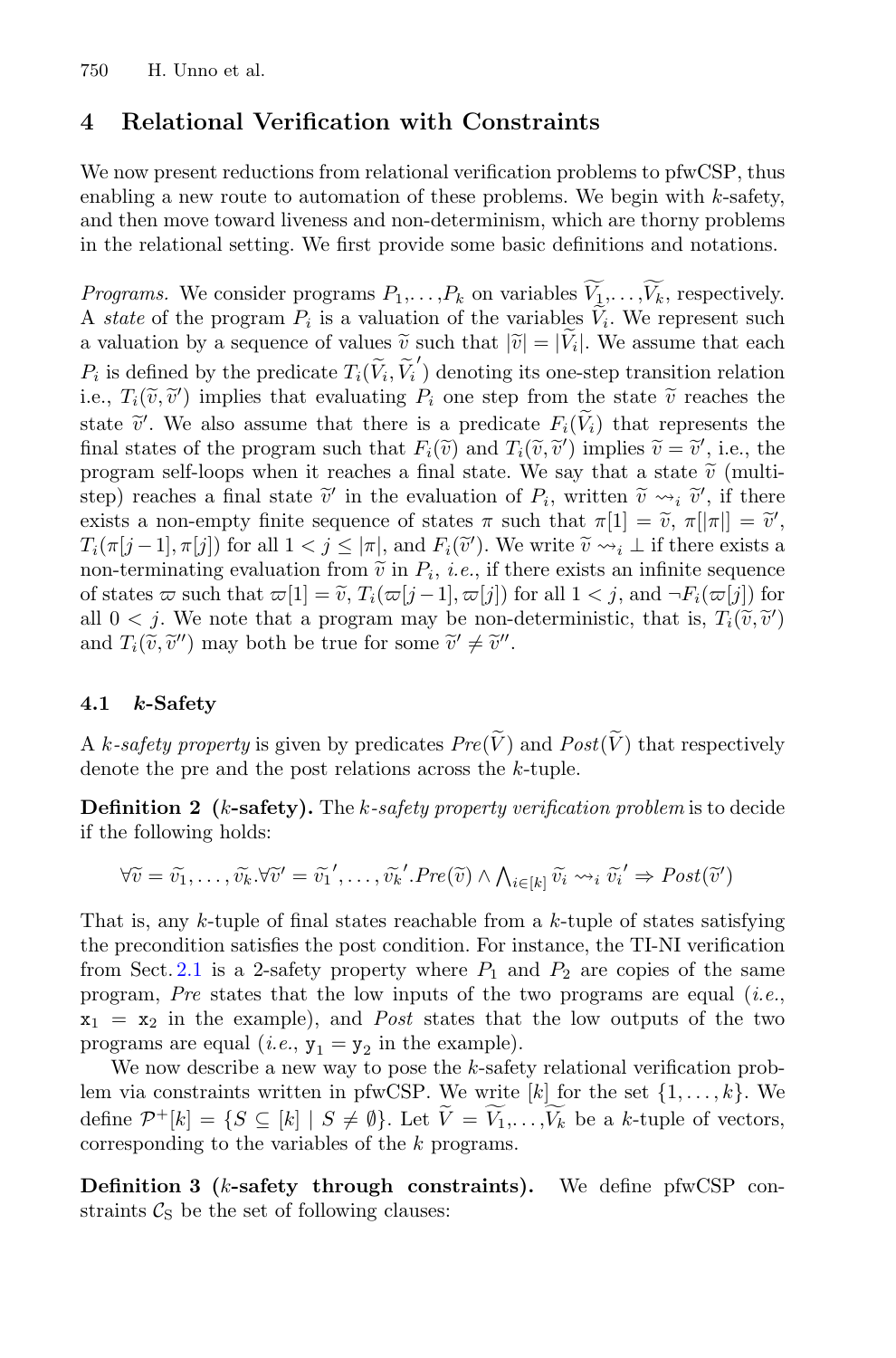- (1)  $Pre(\widetilde{V}) \Rightarrow inv(\widetilde{V})$
- (1)  $Pre(\widetilde{V}) \Rightarrow inv(\widetilde{V})$ <br>
(2)  $inv(\widetilde{V}) \land \bigwedge_{i \in [k]} F_i(\widetilde{V}_i) \Rightarrow Post(\widetilde{V})$
- (3) For each  $A \in \mathcal{P}^+[k]$ ,  $\begin{split} &\textit{re}(\widetilde{V}) \Rightarrow \mathsf{inv}(\widetilde{V}) \ &\textit{if}(\widetilde{V}) \land \bigwedge_{i \in [k]} F_i(\widetilde{V}_i) \Rightarrow \mathit{Post}(\widetilde{V}) \ &\text{if}(\widetilde{V}) \land \mathit{Set}_A(\widetilde{V}) \land \bigwedge_{i \in \mathcal{A}} T_i(\widetilde{V}_i) \end{split}$  $(\tilde{i}, \tilde{V}_i)$ ) ∧  $\bigwedge_{i \in [k] \setminus A} \widetilde{V}_i = \widetilde{V}_i'$  $\Rightarrow$  inv $(\widetilde{V}')$ (1)  $Pre(V) \Rightarrow inv(V)$ <br>
(2)  $inv(\widetilde{V}) \wedge \bigwedge_{i \in [k]} F_i(\widetilde{V}_i) \Rightarrow F$ <br>
(3) For each  $A \in \mathcal{P}^+[k]$ ,<br>  $inv(\widetilde{V}) \wedge sch_A(\widetilde{V}) \wedge \bigwedge_{i \in \mathcal{P}^+}[k]$ ,  $inv(\widetilde{V})$  $\begin{split} & cost(\widetilde{V}) \ & \sum_{\mathbf{1}} T_i(\widetilde{V}_i, \widetilde{V}_i') \wedge \bigwedge_{i \in [k] \setminus A} \widetilde{V}_i = \widetilde{V}_i' \Rightarrow \\ & ) \wedge \operatorname{sch}_A(\widetilde{V}) \wedge \bigvee_{i \in [k]} \neg F_i(\widetilde{V}_i) \Rightarrow \bigvee \end{split}$  $\text{inv}(\widetilde{V}')$ <br> $_{i\in A} \neg F_i(\widetilde{V}_i)$ (2)  $\text{inv}(V) \wedge \bigwedge_{i \in [k]} F_i(V_i) \Rightarrow Post(V)$ <br>
(3) For each  $A \in \mathcal{P}^+[k]$ ,<br>  $\text{inv}(\widetilde{V}) \wedge \text{sch}_A(\widetilde{V}) \wedge \bigwedge_{i \in A} T_i(\widetilde{V}_i, \widetilde{V}_i') \wedge \bigwedge_{i \in [k]}$ <br>
(4) For each  $A \in \mathcal{P}^+[k]$ ,  $\text{inv}(\widetilde{V}) \wedge \text{sch}_A(\widetilde{V}) \wedge \bigvee_{i \in [k$  $(\widetilde{V}) \wedge \bigwedge_{i \in [k]} F_i(\widetilde{V}_i) \Rightarrow Post(\widetilde{V})$ <br>
ach  $A \in \mathcal{P}^+[k],$ <br>  $(\widetilde{V}) \wedge \operatorname{sch}_A(\widetilde{V}) \wedge \bigwedge_{i \in A} T_i(\widetilde{V}_i, \widetilde{V}_i') \wedge \bigwedge_{i \in A}$ <br>
ach  $A \in \mathcal{P}^+[k], \text{ inv}(\widetilde{V}) \wedge \operatorname{sch}_A(\widetilde{V}) \wedge \bigvee_i$ <br>  $) \wedge \bigvee_{i \in [k]} \neg F_i(\wid$
- 
- 

Here, inv and sch<sub>A</sub> (for each  $A \in \mathcal{P}^+[k]$ ) are ordinary predicate variables. Roughly, the predicate variables  $\operatorname{sch}_A$  describe a *scheduler*. The scheduler stipu-(4) Totach  $A \subset Y$   $[n]$ ,  $m \vee (x)$ <br>
(5)  $inv(\widetilde{V}) \wedge \bigvee_{i \in [k]} \neg F_i(\widetilde{V}_i) \Rightarrow$ <br>
Here, inv and sch<sub>A</sub> (for each<br>
Roughly, the predicate variabl<br>
lates that when sch<sub>A</sub>( $\widetilde{v_1}, \ldots, \widetilde{v_k}$  $\widetilde{k}_k$ ) is true, each  $P_i$  such that  $i \in A$  takes a step from (5)  $inv(V)$ <br>Here,  $inv$  a<br>Roughly, the state v-<br>the state  $\tilde{v}_i$ the state  $\tilde{v}_i$  while the others remain still. Note that the scheduler is *semantic* in the sense that which programs are scheduled to be executed next can depend on the current states of the programs. Clauses  $(1)-(3)$  assert that inv is an invariant sufficient to prove the given safety property with the scheduler defined by  $\mathsf{sch}_A$ 's. Clauses (4) say that if an inv-satisfying state is such that the processes in A are allowed to move and some program has not yet terminated, then at least one process in  $A$  has not yet terminated. Clause  $(5)$  says that any state satisfying inv has to satisfy some  $\operatorname{sch}_A$ . Clauses (4) and (5) ensure the *fairness* of the scheduler, that is, at least one unfinished program is scheduled to make progress if there is an unfinished program.

<span id="page-9-0"></span>**Theorem 1 (Soundness and Completeness of**  $C_S$ ). The given k-tuple of *programs satisfies the given*  $k$ -safety property iff  $\mathcal{C}_S$  is satisfiable.

We note that the soundness direction crucially relies on scheduler fairness. The completeness is with respect to semantic solutions (cf. Definition [1\)](#page-7-1) and it is only "relative" with respect to syntactic solutions: a syntactic solution only exists when the predicates of the background theory are able to express sufficient invariants and schedulers (impossible in general for any decidable theory when the class of programs is Turing-powerful as in our case when the background theory of predicates is QFLIA).

It is important to note that  $C<sub>S</sub>$  is *not* CHCs because clause (5) has a head disjunction.  $\mathcal{C}_{S}$  may be seen as a constraint-based formulation of the approach proposed in [\[50](#page-23-3)]. However, their approach requires the user to provide sufficient predicates manually and is not fully automated, while our approach can fully automatically solve the problems by constraint solving (cf. Sect. [5\)](#page-13-0).

<span id="page-9-1"></span>*Example 1.* The formalization allows flexible scheduling. For instance, for the TI-NI example from Sect. [2.1,](#page-2-1) our approach is able to infer the predicate substitution predicates manually and is not fully automated, while our approach can fully automatically solve the problems by constraint solving (cf. Sect. 5).<br> *Example 1*. The formalization allows flexible scheduling. For instance, automatically solve<br>*Example 1*. The form<br>NI example from Sec<br>that maps  $sch_{\{1\}}$ , sc<br> $z_2 = 2z_1$ , and  $\lambda \tilde{V}$ .  $z_2 = 2z_1$ , and  $\lambda \widetilde{V}$ .  $(h_1 \wedge \neg h_2 \Rightarrow z_1 + 1 = 2z_2) \wedge (\neg h_1 \wedge h_2 \wedge z_2 + 1 = 2z_1)$ *Example 1.* The form<br>NI example from Sect<br>that maps  $sch_{\{1\}}$ , sch<br> $z_2 = 2z_1$ , and  $\lambda \tilde{V}$ .<br>respectively, where  $\tilde{V}$ respectively, where  $\tilde{V}$  is the list of the variables in the two program copies. The inferred predicates stipulate that the copy with  $h = \text{true}$  is scheduled to execute the loop two times per every loop iteration of the copy with  $h = false$ . The extended report [\[58](#page-23-6)] shows the pfwCSP encoding of the example. A solution generated by PCSAT is also shown in  $[58]$  $[58]$ .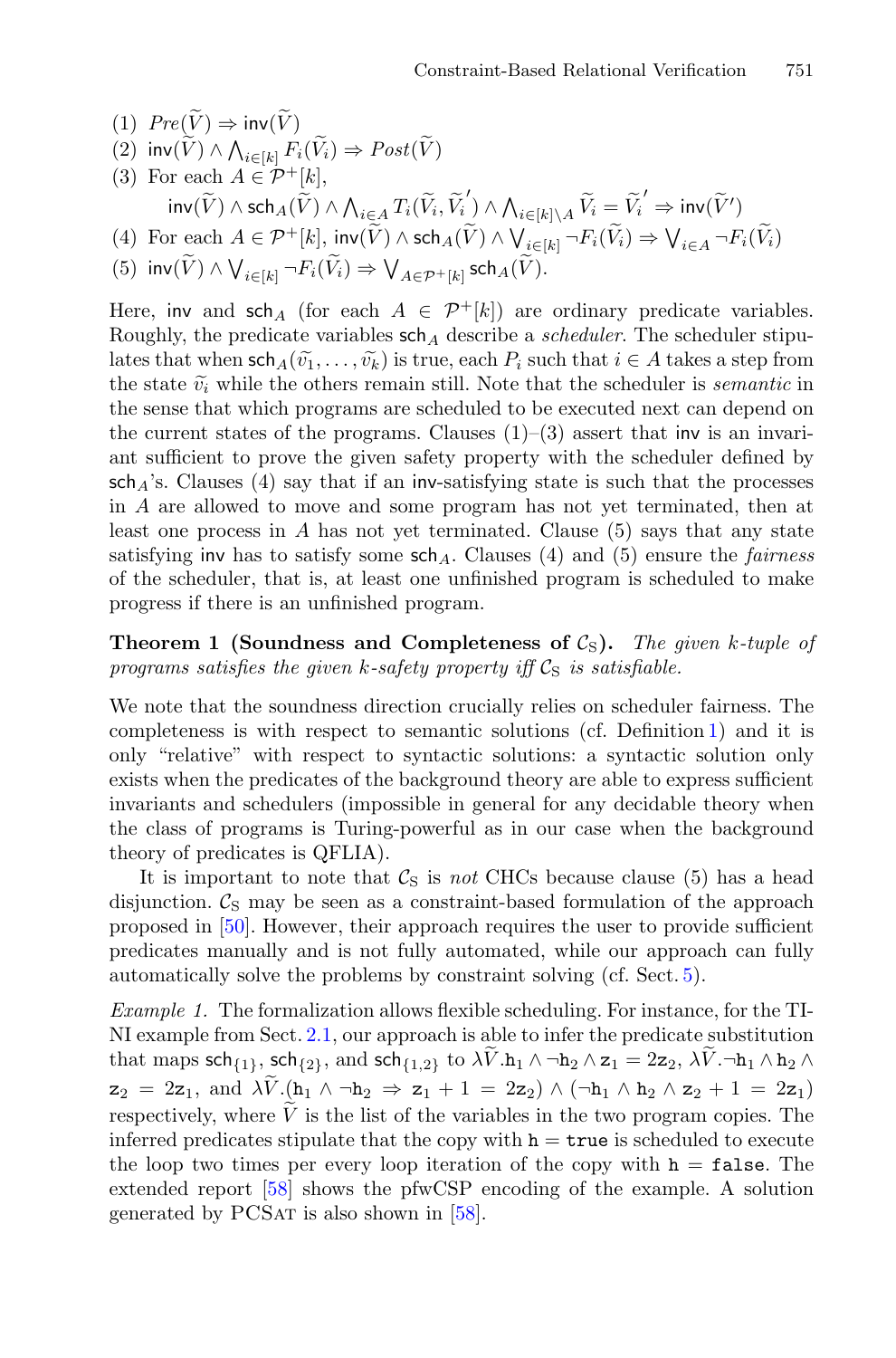## **4.2 Co-termination**

Intuitively, co-termination means that if one program terminates, then a second program must terminate [\[6](#page-21-0),[10\]](#page-21-1). This can also be thought of as a form of relational *termination problem*. [2](#page-10-0) Intuitively, co-termination means that if one program terminates, then a<br>program must terminate [6,10]. This can also be thought of as a form of relation problem.<sup>2</sup><br>**Definition 4 (Co-termination).** The *co-termination ve* 

**Definition 4 (Co-termination).** The *co-termination verification problem* is

Roughly, the property says that from any pair of states related by *Pre*, if P<sup>1</sup> terminates, then  $P_2$  must also terminate. Note that this is an *asymmetric* property. A symmetric version can be obtained by also asserting the property with the positions of the two programs exchanged. The symmetric version implies, assuming that there is at least one execution from any *Pre*-related state, that from any pair of *Pre*-related states, all executions from one state terminates iff all executions from the other one do as well. We now present an encoding of conditional co-termination in pfwCSP. assuming that there is at least one execution from any *Pre*-related state, that<br>from any pair of *Pre*-related states, all executions from one state terminates iff<br>all executions from the other one do as well. We now pre

<span id="page-10-1"></span>define pfwCSP constraints  $C_{\text{CoT}}$  be the set of following clauses: fractuation in the other one dependitional co-termination in pfwCSI<br> **Pefinition 5 (Co-termination therefore only the pfwCSP** constraints  $C_{\text{CoT}}$  be the pfwCSP constraints  $C_{\text{CoT}}$  be the pfwCSP constraints  $\mathcal{C}_{\text$ **Definition 5**<br>
efine pfwCSP<br>
(1)  $Pre(\widetilde{V}) \wedge$ <br>
(2)  $inv(d, b, \widetilde{V})$ **Definition 5 (Co-termination through constraints).** Let  $V = V_1, V_2$ . We<br>
define pfwCSP constraints  $C_{\text{CoT}}$  be the set of following clauses:<br>
(1)  $Pre(\widetilde{V}) \wedge fh\flat(\widetilde{V}, b) \Rightarrow inv(0, b, \widetilde{V})$ <br>
(2)  $inv(d, b, \widetilde{V}) \wedge \neg F_1(\widetilde{$ **ough constraints).** Le

- $\left( \begin{array}{c} 1 \end{array} \right)$
- $(\widetilde{V}) \wedge \neg F_1(\widetilde{V_1}) \wedge \neg F_2(\widetilde{V_2}) \Rightarrow (-b \leq d \wedge d \leq b \wedge b \geq 0)$
- inv $(d',b,\widetilde{V_1},\widetilde{V_2}')$ (1)  $Pre(V) \wedge fhb(V, b) \Rightarrow inv(2) inv(d, b, \widetilde{V}) \wedge \neg F_1(\widetilde{V}_1) \wedge \neg F_2(\widetilde{V}_2)$ <br>
(3a)  $inv(d, b, \widetilde{V}) \wedge sch_{FT}(d, b, \widetilde{V})$ <br>  $inv(d', b, \widetilde{V}_1, \widetilde{V}_2)$ <br>
(3b)  $inv(d, b, \widetilde{V}) \wedge sch_{TF}(d, b, \widetilde{V})$  $V_2, V_2$ )  $\wedge$   $(F_1(V_1) \vee F_2(V_2) \vee d' = d-1)$
- $) \wedge T_1(\widetilde{V_1}, \widetilde{V_1}') \wedge (F_1(\widetilde{V_1}) \vee F_2(\widetilde{V_2}) \vee d' = d+1) \Rightarrow$ inv $(d',b,\widetilde{V_1}',\widetilde{V_2})$ (3a)  $\text{inv}(d, b, V) \wedge \text{sch}_{\text{FT}}(d, b, V) \wedge T_2(V_2, V_2) \wedge (F_1(V_1) \vee F_2(V_2) \vee d' = d - 1) =$ <br>  $\text{inv}(d', b, \widetilde{V}_1, \widetilde{V}_2')$ <br>
(3b)  $\text{inv}(d, b, \widetilde{V}) \wedge \text{sch}_{\text{TF}}(d, b, \widetilde{V}) \wedge T_1(\widetilde{V}_1, \widetilde{V}_1') \wedge (F_1(\widetilde{V}_1) \vee F_2(\widetilde{V}_2) \$ (3b)  $inv(d', b, V_1, V_2)$ <br>
(3b)  $inv(d, b, \widetilde{V}) \wedge sch_{TF}(d, b, \widetilde{V})$ <br>  $inv(d', b, \widetilde{V}_1', \widetilde{V}_2)$ <br>
(3c)  $inv(d, b, \widetilde{V}) \wedge sch_{TT}(d, b, \widetilde{V})$ <br>
(4a)  $inv(d, b, \widetilde{V}) \wedge sch_{FT}(d, b, \widetilde{V})$ (3b)  $inv(d, b, \tilde{V}) \wedge sch_{TF}(d, b, \tilde{V})$ <br>  $inv(d', b, \widetilde{V}_1', \widetilde{V}_2)$ <br>
(3c)  $inv(d, b, \tilde{V}) \wedge sch_{TT}(d, b, \tilde{V})$ <br>
(4a)  $inv(d, b, \tilde{V}) \wedge sch_{FT}(d, b, \tilde{V})$ <br>
(4b)  $inv(d, b, \tilde{V}) \wedge sch_{TF}(d, b, \tilde{V})$  $,V_1) \wedge (F_1(V_1))$ (d, b,  $\widetilde{V}_1$ )  $\lambda$  schiff(d, b,  $\widetilde{V}_2$ )  $\lambda$  and  $\lambda$  inv(d, b,  $\widetilde{V}_1$ )  $\lambda$  sch<sub>1</sub><sup>T</sup>(d, b,  $\widetilde{V}_2$ )  $\lambda$  sch<sub>1</sub><sup>T</sup>(d, b,  $\widetilde{V}_1$ )  $\lambda$   $T_1(\widetilde{V}_1, \widetilde{V}_1')$   $\lambda$   $T_2(\widetilde{V}_2, \widetilde{V}_2')$   $\Rightarrow$  inv(d,
- $T_{\mathsf{T}}(d,b,V) \wedge T_1(V_1,V_1\,) \wedge T_2(V_2,V_2\, \Rightarrow \mathsf{N}$
- $) \wedge \neg F_1(\widetilde{V_1}) \Rightarrow \neg F_2(\widetilde{V_2})$
- $) \wedge \neg F_2(\widetilde{V_2}) \Rightarrow \neg F_1(\widetilde{V_1})$
- $) \wedge (\neg F_1(\widetilde{V_1}) \vee \neg F_2(\widetilde{V_2})) \Rightarrow \bigvee_{a \in \{\texttt{TT}, \texttt{FT}, \texttt{TF}\}} \textsf{sch}_a(d, b, \widetilde{V})$
- (6)  $\text{inv}(d, b, V)$ <br>
(6)  $\text{inv}(d, b, \widetilde{V})$ <br>
(5)  $\text{inv}(d, b, \widetilde{V})$ <br>
(6)  $\text{inv}(d, b, \widetilde{V})$  $) \wedge F_1(\widetilde{V_1}) \wedge \neg F_2(\widetilde{V_2}) \wedge T_2(\widetilde{V_2}, \widetilde{V_2}') \Rightarrow \text{wfr}(\widetilde{V_2}, \widetilde{V_2}')$

Here, sch<sub>TT</sub>, sch<sub>FT</sub>, and sch<sub>TF</sub> are 2-specialization of the k-safety scheduler of Definition [3.](#page-8-1) Clauses  $(3x)$  $(3x)$  $(3x)$ 's are similar to  $(3)$  of Definition 3 and assert that inv is an invariant under the scheduler. Clauses  $(4x)$ 's and  $(5)$ , like  $(4)$  and  $(5)$  of Definition [3,](#page-8-1) are used to ensure the scheduler fairness. However, they are insufficient for co-termination as a non-terminating copy can be scheduled indefinitely leaving the other copy unscheduled. Clauses (1) and (2) are added to amend the issue. In (1), fnb is a functional predicate variable that is used to select a *bound* b, and (2) asserts that the *difference* d between the numbers of steps taken by the two copies is within b in any state in inv when neither copy has terminated. Note that d is initialized to 0 by (1) and properly updated in  $(3x)$ 's. Finally, by using the well-founded predicate variable wfr,  $(6)$  asserts that if  $P_1$  has terminated, then so must eventually  $P_2$ .

<span id="page-10-0"></span><sup>2</sup> The property has also been called *relative termination* [\[31](#page-22-11)].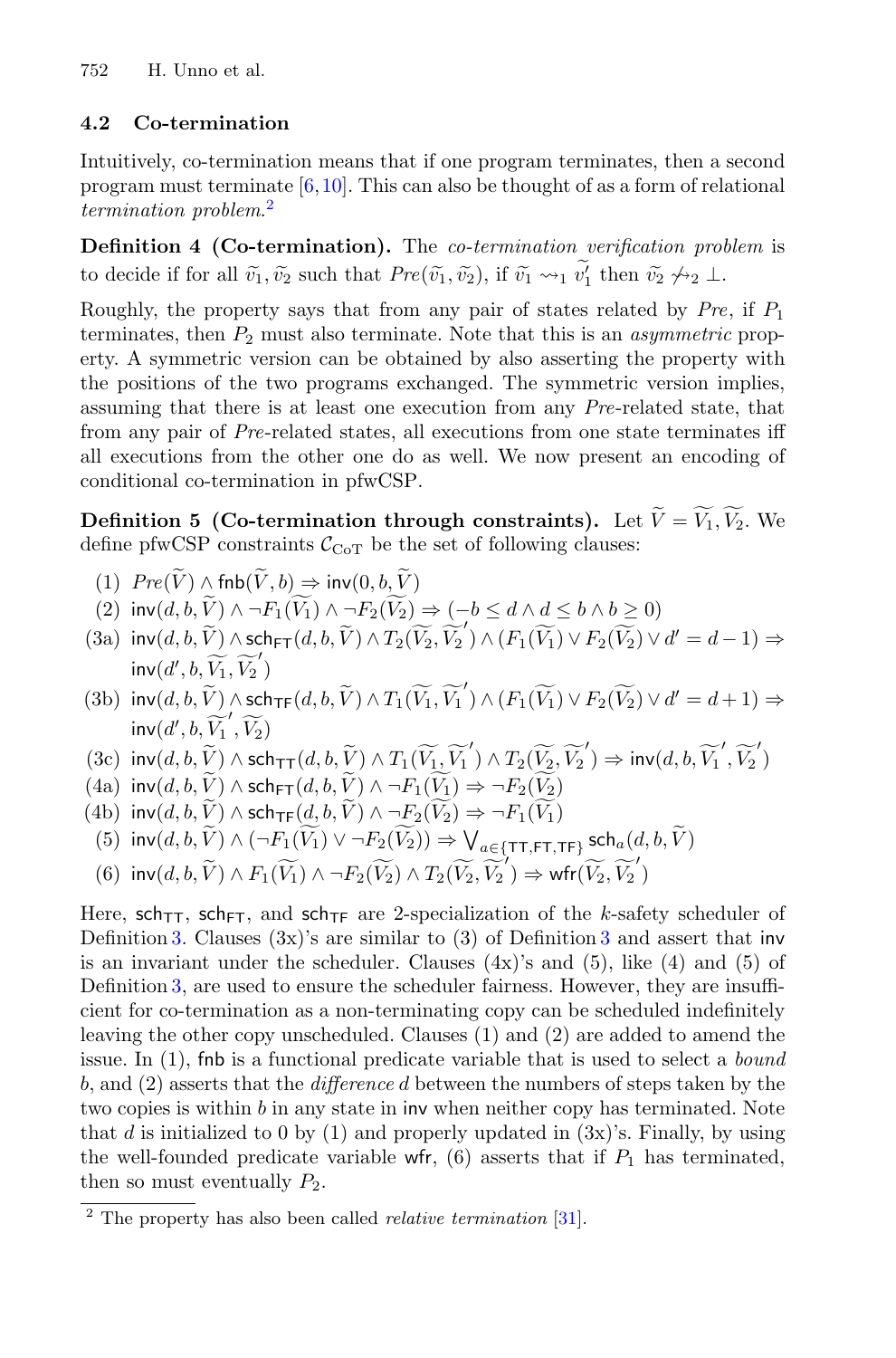**Theorem 2 (Soundness and Completeness of**  $C_{\text{CoT}}$ ). The given pair of *programs co-terminate iff*  $\mathcal{C}_{\text{Cor}}$  *is satisfiable.* 

<span id="page-11-2"></span>As with Theorem [1,](#page-9-0) the soundness direction relies on scheduler fairness.

*Example 2.* Via the encoding, our PCSAT tool is able to verify the symmetric co-termination example from Sect. [2.1](#page-3-0) by automatically inferring the solution described there. For space, the concrete constraint set and solution are given in the extended report [\[58](#page-23-6)].

#### <span id="page-11-0"></span>**4.3 Generalized Non-interference**

We now turn to another relational property that cannot simply be captured by k-safety or co-termination. So-called *termination-insensitive (resp. -sensitive) generalized non-interference* (resp. TI-GNI, TS-GNI) are ∀∃ hyperproperties: from any pre-related pair of states whenever one side can take a move to a post state, there must be a way for the other side to also move to a post state such that the post-relation holds. As remarked in Sect. [2,](#page-2-0) verifying GNI requires reasoning about both *demonic* (*i.e.*, for all) and *angelic* (*i.e.*, exists) *non-determinism*. state, there must be a way for the other side to also move to a post state such that<br>the post-relation holds. As remarked in Sect. 2, verifying GNI requires reasoning<br>about both *demonic* (*i.e.*, for all) and *angelic* ( .v-

**Definition 6 (TI/TS-GNI).** The *GNI verification problem* is to decide if the the post-relation holds. As remarked in Sect. 2, verifying GNI requals about both *demonic* (*i.e.*, for all) and *angelic* (*i.e.*, exists) *non-de*<br> **Definition 6 (TI/TS-GNI)**. The *GNI verification problem* is t<br>
follo  $(\widetilde{v_1}', \widetilde{v_2}')\rangle \vee \widetilde{v_2} \leadsto_2 \bot$ ; or  $(TS-GNI) \ \exists \widetilde{v_2}' \cdots \widetilde{v_2} \leadsto_2 \widetilde{v_2}' \wedge Post(\widetilde{v_1}', \widetilde{v_2}')$ . , v- $\frac{2}{\hat{c}}$ . (1)<br>ific<br>the  $\tilde{v}_1$  $\begin{array}{c} \mathrm{ires} \ \mathrm{terr} \ \mathrm{d} \ \mathrm{d} \ \mathrm{d} \ \mathrm{d} \ \mathrm{d} \ \mathrm{d} \ \mathrm{d} \ \mathrm{d} \ \mathrm{d} \ \mathrm{d} \ \mathrm{d} \ \mathrm{d} \ \mathrm{d} \ \mathrm{d} \ \mathrm{d} \ \mathrm{d} \ \mathrm{d} \ \mathrm{d} \ \mathrm{d} \ \mathrm{d} \ \mathrm{d} \ \mathrm{d} \ \mathrm{d} \ \mathrm{d} \ \mathrm{d} \ \mathrm{d} \ \mathrm{d} \ \mathrm{d} \ \mathrm{d} \ \mathrm{d} \ \mathrm{d} \ \mathrm{d} \ \mathrm{d} \ \mathrm$ 

Note that our definition is parameterized by *Pre* and *Post*. The standard GNI definitions [\[40\]](#page-22-0) can be obtained by letting  $P_1$  and  $P_2$  be copies of the same target<br>program and letting Pre be the predicate equating the low inputs of the copies<br>and Post be the predicate equating the low outputs of program and letting *Pre* be the predicate equating the low inputs of the copies and *Post* be the predicate equating the low outputs of the copies. definitions [40] can be obtained by letting  $P_1$  and  $P_2$  be<br>program and letting *Pre* be the predicate equating the<br>and *Post* be the predicate equating the low outputs of<br>To formalize the pfwCSP encodings of the GN<br>we *Fost.* The standard GNT<br>
copies of the same target<br>
buy inputs of the copies<br>
the copies.<br>
I verification problems,<br>  $f' \Rightarrow \exists r.U_2(r, \tilde{v}, \tilde{v}')$  and

To formalize the pfwCSP encodings of the GNI verification problems, definitions [40] can be obtained by letting  $T_1$  and  $T_2$  be copies of the same target<br>program and letting Pre be the predicate equating the low inputs of the copies<br>and Post be the predicate equating the low outputs of tions  $\begin{bmatrix} 40 \\ -10 \\ 10 \end{bmatrix}$  can be<br>am and letting *F*<br>of the prediction<br>of fine a relation<br> $\tilde{v}, \tilde{v}' \wedge U_2(r, \tilde{v}, \tilde{v})$ transition relation  $T_2$  with the extra parameter r to make the non-deterministic choices explicit.

We now show the pfwCSP encodings of TI-GNI and TS-GNI. The key idea is to augment the encodings for k-safety and/or co-termination with *functional predicate variables* and *prophecy variables* that respectively represent the nondeterministic choices of the angelic side  $(i.e., P_2)$  and the final outputs of the demonic side  $(i.e., P_1)$ .

<span id="page-11-1"></span>**Definition 7 (TI-GNI through constraints).** We define pfwCSP con straints  $C_{\text{TIGNI}}$  as  $C_{\text{S}}$  in Definition [3](#page-8-1) for  $k = 2$  but with the following modifications: finition 7 (TI-GNI through constraints). We define pfwCSP con-<br>aints  $C_{\text{TIGNI}}$  as  $C_{\text{S}}$  in Definition 3 for  $k = 2$  but with the following modifi-<br>ions:<br>1) The parameters representing the inputs and outputs of  $P_1$  i

- $(m1)$  The parameters representing the inputs and outputs of  $P_1$  is extended with The parameters representing the inputs and outputs of  $P_1$  is external prophecy variables  $\tilde{p}$  where  $|\tilde{p}| = |\tilde{V}_1|$ . Accordingly, each occurrence replaced by  $\tilde{p}, \tilde{V}_1$ , and each occurrence of  $\tilde{V}_1'$  is r uts<br>, ea<br>lac<br> $(\widetilde{p},$
- (m2) *Pre* is replaced by *Pre'* which is defined by  $Pre'(\widetilde{p}, \widetilde{V}_1, \widetilde{V}_2) \Leftrightarrow Pre(\widetilde{V}_1, \widetilde{V}_2)$ , *i.e.*, the prophecy values are unconstrained in the precondition.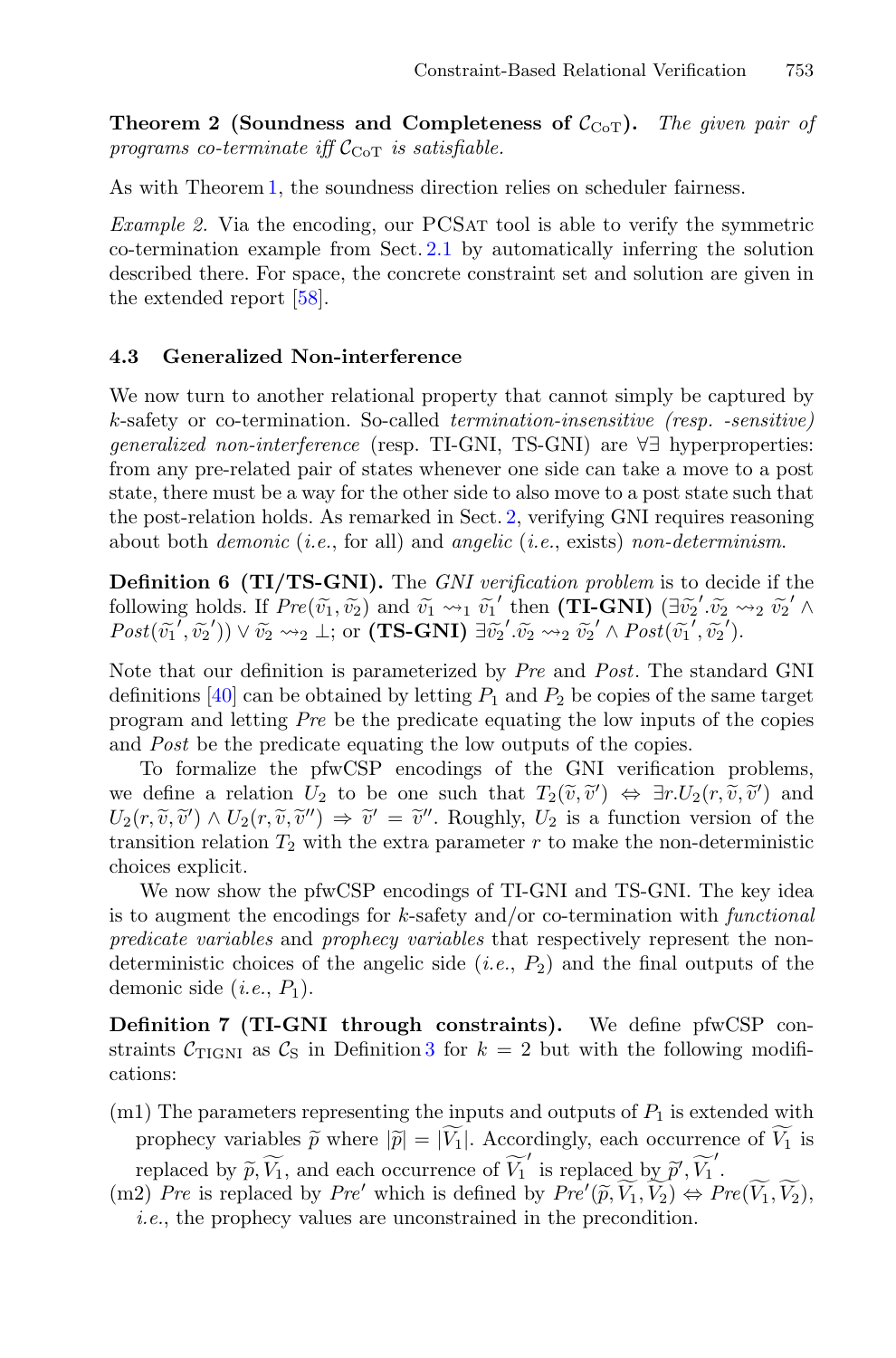- 754 H. Unno et al.<br>
(m3)  $F_1$  is replaced by  $F'_1$  defined by  $F'_1(\widetilde{p}, \widetilde{V_1}) \Leftrightarrow F_1(\widetilde{V_1})$ .
- 754 H. Unno et al.<br>
(m3)  $F_1$  is replaced by  $F'_1$  defined by  $F'_1(\tilde{p}, \widetilde{V}_1) \Leftrightarrow F_1(\widetilde{V}_1)$ .<br>
(m4)  $T_1$  is replaced by  $T'_1$  defined by  $T'_1(\tilde{p}, \widetilde{V}_1, \tilde{p}', \widetilde{V}_1') \Leftrightarrow T_1(\widetilde{V}_1, \widetilde{V}_1')$  $\wedge \widetilde{p} = \widetilde{p}'$ .  $\begin{array}{c} \mathcal{L}_1(\widehat{\mathcal{V}}) \ \mathcal{L}(\widetilde{p}, \end{array}$
- (m5) *Post* is replaced by *Post'* defined by  $Post'(\tilde{p}, \tilde{V}_1, \tilde{V}_2) \Leftrightarrow (\tilde{p} = \tilde{V}_1 \Rightarrow$  $(\widetilde{V_1}, \widetilde{V_1}') \wedge$ <br>  $(\widetilde{p}) \Leftrightarrow (\widetilde{p})$  $Post(\widetilde{V_1}, \widetilde{V_2})$ , *i.e.*, if the prophecy was correct then the original post condition must hold. ined by  $T_1'(\tilde{p}, \tilde{V}_1, \tilde{p}', \tilde{V}_1') \Leftrightarrow T_1(\tilde{V}_1, \tilde{V}_1') \wedge \tilde{p} = \tilde{p}'.$ <br> *ost'* defined by  $Post'(\tilde{p}, \tilde{V}_1, \tilde{V}_2) \Leftrightarrow (\tilde{p} = \tilde{V}_1$  is prophecy was correct then the original post correct.<br>  $\widetilde{V}_2, \widetilde{V$

(m6) Each occurrence of  $T_2(\widetilde{V_2}, \widetilde{V_2})$  is replaced by  $\text{fin}(\widetilde{p}, \widetilde{V_2}, r) \wedge U_2(r, \widetilde{V_2}, \widetilde{V_2})$ where fnr is a functional predicate variable.

Modifications (m1)–(m5) concern prophecy variables. They are initialized arbitrarily as shown in (m2), propagated unmodified through the transitions as shown in  $(m4)$ , and finally checked if they match  $P_1$ 's outputs in  $(m5)$ . Modification (m6) adds functional predicate variables to express the angelic nondeterministic choices of  $P_2$ . The functional predicate variables shift the onus of making the right choices to the solver's task of discovering sufficient assignments to them. Importantly, the functional predicate takes the prophecy variables as parameters, thus allowing dependence on the final outputs of the demonic side.

<span id="page-12-0"></span>**Definition 8 (TS-GNI through constraints).** We define pfwCSP con straints  $C_{\text{TSGNI}}$  as  $C_{\text{CoT}}$  in Definition [5](#page-10-1) but with modifications of Definition [7](#page-11-1) except  $(m3)$  and  $(m5)$ , and with the following modifications: **Definition 8 (TS-GNI through constraints).** We define p<br>straints  $C_{\text{TSGNI}}$  as  $C_{\text{CoT}}$  in Definition 5 but with modifications of<br>except (m3) and (m5), and with the following modifications:<br>(m3')  $F_1$  is replaced by **Definition 8 (TS-GNI through constraints).** We define pfwCSP of straints  $C_{TSGNI}$  as  $C_{CoT}$  in Definition 5 but with modifications of Definition except (m3) and (m5), and with the following modifications:<br>(m3')  $F_1$  i

 $C_{\text{TSGNI}}$  is similar to  $C_{\text{TIGNI}}$  except that it contains the difference bound and wellfoundedness constraints to handle the "co-termination" aspect of TS-GNI, *i.e.*, if  $P_1$  terminates and makes an output then  $P_2$  must also be able terminate and make a matching output. One subtle aspect of the encoding is that (m3') modifies the final state predicate for  $P_1$  to enforce co-termination only when the prophecy is correct. However, it is worth noting that TS-GNI is *not* a conjunction of TI-GNI and co-termination. For instance, the GNI example from Sect. [2.1](#page-4-0) satisfies TS-GNI but does not satisfy co-termination.

**Theorem 3 (Soundess and Completeness of TI-GNI).** *The given pair of programs satisfy TI-GNI iff*  $C_{\text{TIGNI}}$  *is satisfiable.* 

<span id="page-12-2"></span>**Theorem 4 (Soundess and Completeness of TS-GNI).** *The given pair of programs satisfy TS-GNI iff*  $C_{TSGNI}$  *is satisfiable.* 

The soundness directions are proven by "determinizing" the angelic choices by solutions to the functional predicate variables and reducing the argument to those of k-safety and co-termination. The completeness directions are proven by "synthesizing" sufficient angelic choice functions from program executions.

<span id="page-12-1"></span>*Example 3.* Via the encoding, our PCSAT tool is able to verify the TS-GNI example from Sect. [2.1](#page-4-0) by automatically inferring not only the functional predicate described there but also relational invariants and well-founded relations given in the extended report [\[58](#page-23-6)]. For space, the concrete constraint set is also given in [\[58\]](#page-23-6).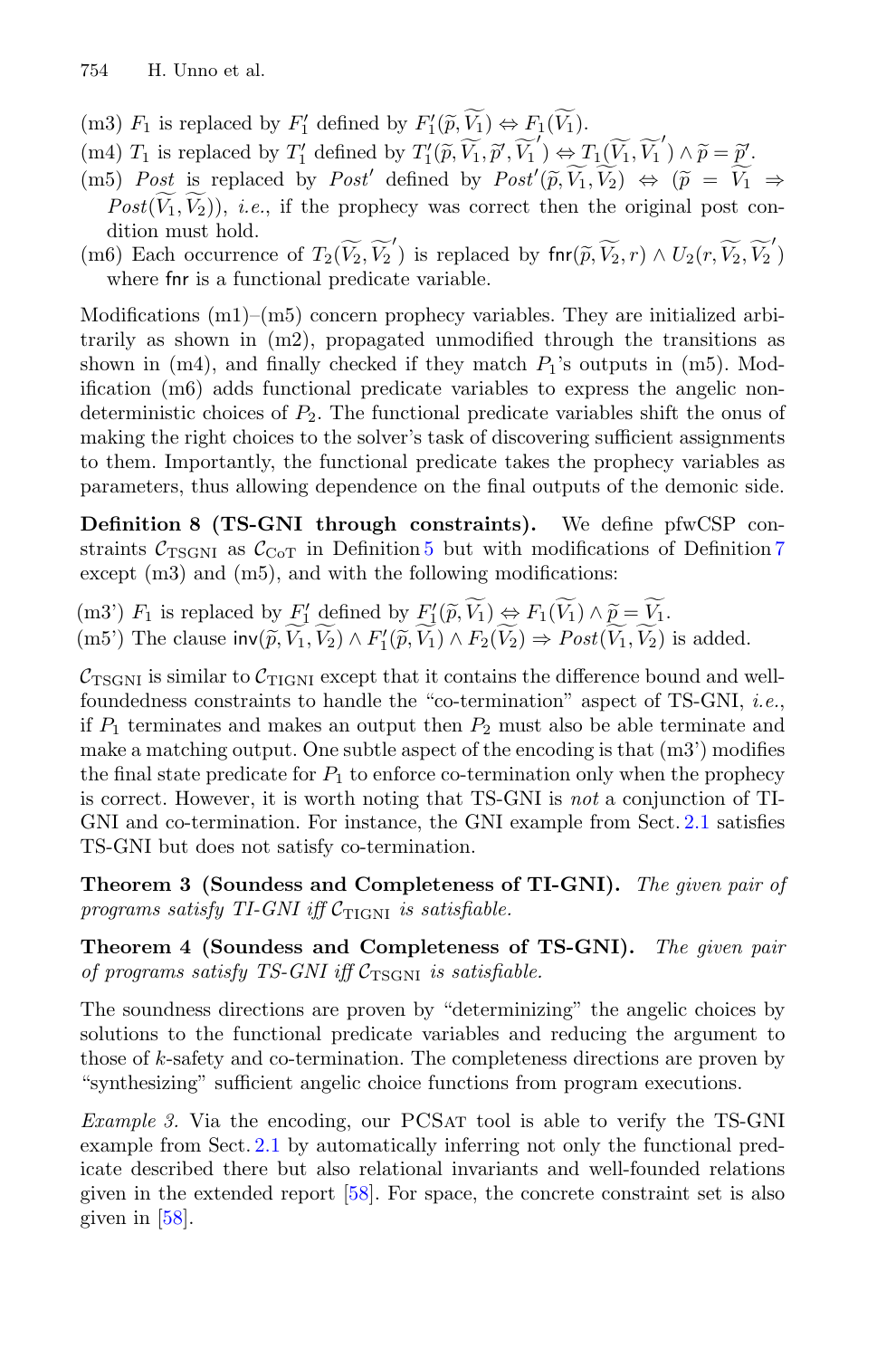<span id="page-13-1"></span>*Remark 3.* The angelic non-determinism encoding can be optimized by using head disjunctions when the non-determinism is finitary (*i.e.*, Constraint-Based Relational Verification 755<br> *Remark 3.* The angelic non-determinism encoding can be optimized by<br>
using head disjunctions when the non-determinism is finitary (*i.e.*,<br>  $\max_{\tilde{v}} |\{\tilde{v}' | T_2(\tilde{v}, \tilde{v}')\$  $\frac{r}{\sqrt{\widetilde{v}}}$  $\begin{array}{c}\n\text{e} \\
\text{dis} \\
\widetilde{v}, \widetilde{v}\n\end{array}$ For this, we modify clauses (3) and  $(3x)'$  of Definition [7](#page-11-1) and [8](#page-12-0) to contain multiple positive occurrences of inv where each occurrence represents one of the finitely many possible choices.

*Remark 4.* Recall that we allow any program to be non-deterministic. The ksafety and co-termination encodings treat non-determinism in all programs as demonic, whereas the GNI encodings treat those in one program  $(i.e., P_1)$  as demonic and those in the other program  $(i.e., P_2)$  as angelic. In general, an arbitrary program can be made angelic by applying the transformation done in the angelic side of GNI encodings (to factor out non-determinism).

# <span id="page-13-0"></span>**5 Constraint Solving Method for pfwCSP**

We describe a CEGIS-based method for finding a (syntactic) solution of the given pfwCSP  $(\mathcal{C}, \mathcal{K})$ . Our method iterates the following phases until convergence. The iteration maintains and builds a sequence σ of *candidate solutions* and a sequence  $\mathcal E$  of *example instances* where  $\mathcal E^{(i)}$  are ground clauses obtained from  $\mathcal C$  by instantiating the term variables and serve as a counterexample to the candidate solution  $\sigma^{(i-1)}$ , for each *i*-th iteration. The iteration starts from  $\mathcal{E}^{(1)} = \emptyset$ .

**Synthesis Phase:** We check if  $(\mathcal{E}^{(i)}, \mathcal{K})$  is unsatisfiable. If so, we stop by returning  $\mathcal{E}^{(i)}$  as a genuine counterexample to the input problem  $(\mathcal{C}, \mathcal{K})$ . Otherwise, we use the synthesizer  $S_{TB}$  (cf. Sect. [5.1\)](#page-14-0) to find a solution  $\sigma^{(i)}$  of  $(\mathcal{E}^{(i)}, \mathcal{K})$ , which will be used as the next candidate solution.

**Validation Phase:** We check if  $\sigma^{(i)}$  is a genuine solution to  $(\mathcal{C}, \mathcal{K})$  by using an SMT solver. If so, we stop by returning  $\sigma^{(i)}$  as a solution. Otherwise, for each clause  $c \in \mathcal{C}$  not satisfied by  $\sigma^{(i)}$ , we obtain a term substitution  $\theta_c$  such that  $dom(\theta_c) = ftv(c)$  and  $\not\models \theta_c(\sigma^{(i)}(c))$ . We then update the example set by adding a new example instance for each unsatisfied clause (i.e.,  $\mathcal{E}^{(i+1)} = \mathcal{E}^{(i)} \cup \{ \theta_c(c) \}$  $c \in \mathcal{C} \wedge \not\models \sigma^{(i)}(c)$ }, and proceed to the next iteration.

The above procedure satisfies the usual *progress property* of CEGIS: discovered counterexamples and candidate solutions are not discovered again in succeeding iterations. Furthermore, as discussed in Sect. [5.1,](#page-14-0) by carefully designing the synthesizer  $S_{TB}$  by incorporating *stratified* CEGIS, we achieve *completeness* in the sense of [\[34,](#page-22-8)[55\]](#page-23-8): if the given pfwCSP  $(C, K)$  has a syntactic solution expressible in the stratified families of templates, a solution of the pfwCSP is eventually found by the procedure. In Sect. [5.1,](#page-14-0) we discuss the details of the synthesis phase. There, for space, we focus on the theory of quantifier-free linear integer arithmetic (QFLIA). For space, we defer the details of the unsatisfiability checking process to the extended report [\[58](#page-23-6)].

*Remark 5.* The implementation described in Sect. [6](#page-17-0) contains an additional phase called *resolution phase* for accelerating the convergence. There, we first apply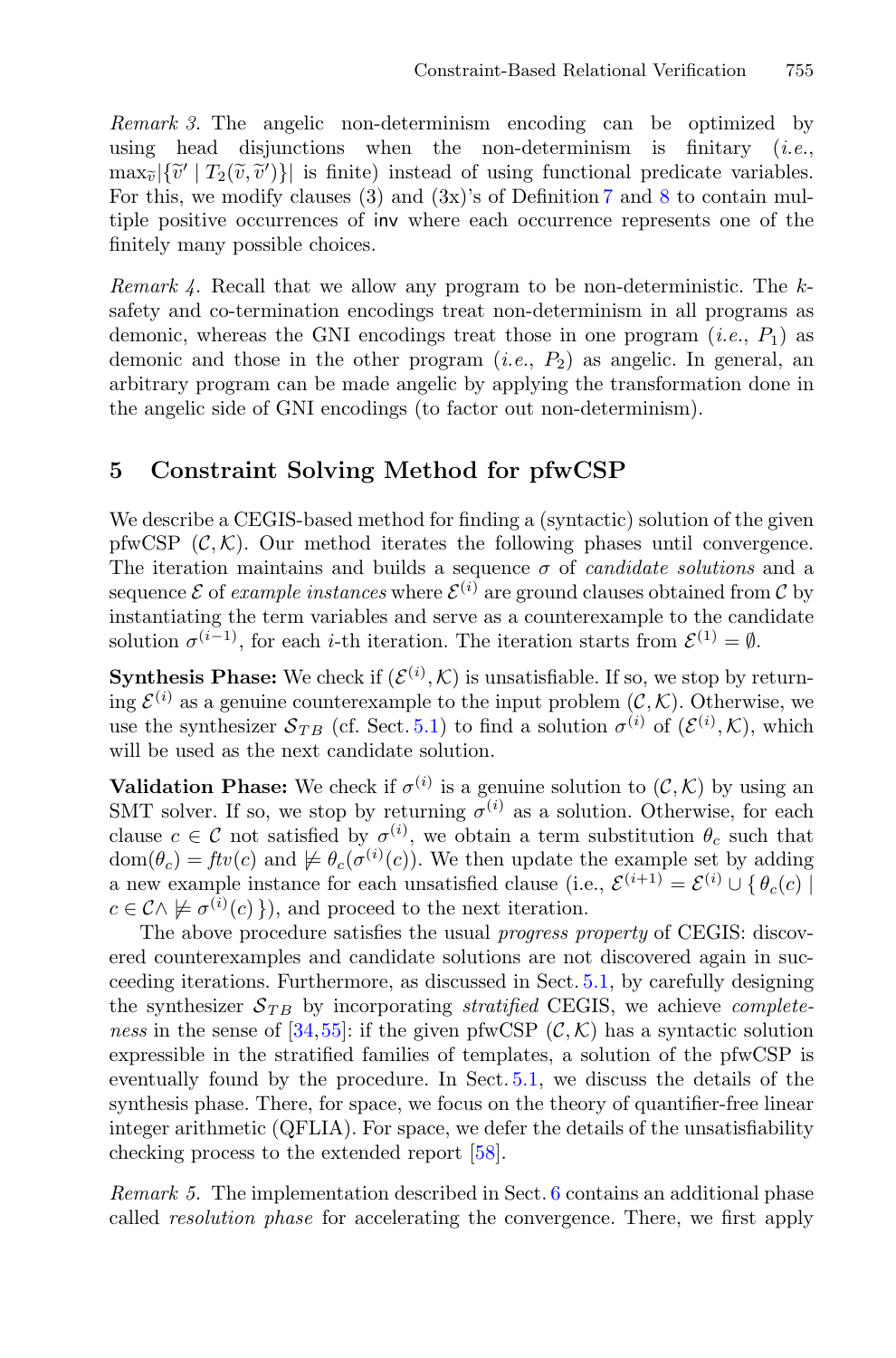unit propagation repeatedly to the given  $\mathcal{E}^{(i)}$  to obtain positive examples  $\mathcal{E}^{(i)+}$ 756 H. Unno et al.<br>
unit propagation repeatedly to the given  $\mathcal{E}^{(i)}$  to obtain positive exa<br>
of the form  $X(\tilde{v})$  and negative examples  $\mathcal{E}^{(i)-}$  of the form  $\neg X(\tilde{v})$ of the form  $X(\tilde{v})$  and negative examples  $\mathcal{E}^{(i)}$  of the form  $\neg X(\tilde{v})$ . We then repeatedly apply resolution principle to the clauses in the input clauses  $\mathcal{C}$  and the clauses  $\mathcal{E}^{(i)+} \cup \mathcal{E}^{(i)-}$  to obtain additional positive and negative examples.

### <span id="page-14-0"></span>**5.1 Predicate Synthesis with Stratified Families of Templates**

We describe our candidate solution synthesizer  $S_{TB}$ .  $S_{TB}$  performs a templatebased search for a solution to the given example instances. As we shall show, our approach allows searching for assignments to all predicate variables (of all three kinds) in the given instance which is important because satisfying assignments to different predicate variables often inter-dependent. There, however, is a trade-off between expressiveness and generalizability. With less expressive templates like intervals, we may miss actual solutions. But with very expressive templates like polyhedra, there could be many solutions, and a solution thus returned is liable to overfitting, *i.e.*, the solution to the example instances becomes too specific to be an actual solution to the original input clauses. [\[44\]](#page-23-9) discusses a similar overfitting issue in the context of grammar-based synthesis.

Stratified Template Family for Ordinary Predicate Variables:  $T^{\bullet}_{\mathbf{x}}(nd, nc, ac, ad) \triangleq \lambda(x_1, ..., x_{ar(X)}) \cdot \bigvee_{i=1}^{nd} \bigwedge_{j=1}^{nc} c_{i,j,0} + \sum_{k=1}^{ar(X)} c_{i,j,k} \cdot x_k \ge 0$ <br>  $\phi^{\bullet}_{\mathbf{x}}(nd, nc, ac, ad) \triangleq \bigwedge_{i=1}^{nd} \bigwedge_{j=1}^{nc} (\sum_{k=1}^{ar(X)} |c_{i,j,k}| \le ac) \wedge |c_{i,j,0}| \le ad$ Stratified Template Family for Well-Founded Predicate Variables:  $T_X^{\Downarrow}(np, nl, nc, rc, rd, dc, dd) \triangleq \lambda(\tilde{x}, \tilde{y}). \bigwedge_{i=1}^{np} \bigwedge_{k=1}^{nl} r_{i,k}(\tilde{x}) \geq 0 \wedge (\bigvee_{i=1}^{np} D_i(\tilde{x})) \wedge$  $(\bigvee_{j=1}^{np} D_j(\widetilde{y})) \wedge (\bigvee_{i=1}^{np} D_i(\widetilde{x}) \wedge \bigwedge_{j=1}^{np} (D_j(\widetilde{y}) \Rightarrow DEC_{i,j}(\widetilde{x}, \widetilde{y})))$  $\phi_X^{\psi}(np, nl, nc, rc, rd, dc, dd) \triangleq \bigwedge_{i=1}^{np} \bigwedge_{k=1}^{nl} (\sum_{\ell=1}^{ar(X)/2} |c_{i,k,\ell}| \leq rc) \wedge |c_{i,k,0}| \leq rd \wedge \ \bigwedge_{i=1}^{n} \bigwedge_{k=1}^{nc(X)/2} |c'_{i,k,\ell}| \leq dc \bigwedge |c'_{i,k,0}| \leq dd$ 

$$
DEC_{i,j}(\widetilde{x}, \widetilde{y}) \triangleq \bigvee_{k=1}^{n+1} \bigvee_{k=1}^{n+1} \bigvee_{\ell=1}^{n+1} \bigvee_{\ell,\kappa,\ell} \bigwedge_{\ell=1}^{n+1} r_{i,\kappa,\ell} \bigwedge_{\ell=1}^{n+1} r_{i,\kappa,\ell} \bigwedge_{\ell=1}^{n+1} r_{i,\kappa,\ell} \bigwedge_{\ell=1}^{n+1} r_{i,\kappa,\ell} \bigwedge_{\ell=1}^{n+1} r_{i,\kappa,\ell} \bigwedge_{\ell=1}^{n+1} r_{i,\kappa,\ell} \bigwedge_{\ell=1}^{n+1} r_{i,\kappa,\ell} \bigwedge_{\ell=1}^{n+1} r_{i,\kappa,\ell} \bigwedge_{\ell=1}^{n+1} r_{i,\kappa,\ell} \bigwedge_{\ell=1}^{n+1} r_{i,\kappa,\ell} \bigwedge_{\ell=1}^{n+1} r_{i,\kappa,\ell} \bigwedge_{\ell=1}^{n+1} r_{i,\kappa,\ell} \bigwedge_{\ell=1}^{n+1} r_{i,\kappa,\ell} \bigwedge_{\ell=1}^{n+1} r_{i,\kappa,\ell} \bigwedge_{\ell=1}^{n+1} r_{i,\kappa,\ell} \bigwedge_{\ell=1}^{n+1} r_{i,\kappa,\ell} \bigwedge_{\ell=1}^{n+1} r_{i,\kappa,\ell} \bigwedge_{\ell=1}^{n+1} r_{i,\kappa,\ell} \bigwedge_{\ell=1}^{n+1} r_{i,\kappa,\ell} \bigwedge_{\ell=1}^{n+1} r_{i,\kappa,\ell} \bigwedge_{\ell=1}^{n+1} r_{i,\kappa,\ell} \bigwedge_{\ell=1}^{n+1} r_{i,\kappa,\ell} \bigwedge_{\ell=1}^{n+1} r_{i,\kappa,\ell} \bigwedge_{\ell=1}^{n+1} r_{i,\kappa,\ell} \bigwedge_{\ell=1}^{n+1} r_{i,\kappa,\ell} \bigwedge_{\ell=1}^{n+1} r_{i,\kappa,\ell} \bigwedge_{\ell=1}^{n+1} r_{i,\kappa,\ell} \bigwedge_{\ell=1}^{n+1} r_{i,\kappa,\ell} \bigwedge_{\ell=1}
$$

Stratified Template Family for Functional Predicate Variables:  $T_X^{\lambda}(nd, nc, dc, dd, ec, ed) \triangleq \lambda(\tilde{x}, r).r = \text{if } D_1(\tilde{x}) \text{ then } e_1(\tilde{x}) \text{ else if } D_2(\tilde{x}) \text{ then } e_2(\tilde{x}) \cdots$ else if  $D_{nd-1}(\widetilde{x})$  then  $e_{nd-1}(\widetilde{x})$  else  $e_{nd}(\widetilde{x})$  $\phi_X^{\lambda}(nd, nc, ec, ed, dc, dd) \triangleq \bigwedge_{i=1}^{nd} (\sum_{j=1}^{ar(X)-1} |c_{i,j}| \leq ec) \wedge |c_{i,0}| \leq ed \wedge \bigwedge_{i=1}^{nd(X)-1} (\sum_{j=1}^{ar(X)-1} |c'_{i,j}| \leq dc) \wedge |c'_{i,0}| \leq dd$ <br> $e_i(\widetilde{x}) \triangleq c_{i,0} + \sum_{j=1}^{ar(X)-1} c_{i,j} \cdot x_j \qquad D_i(\widetilde{x}) \triangleq \bigwedge_{j=1}^{nc} c'_{i,j,0} + \sum_{k=1}^{ar(X)-1$ 

<span id="page-14-1"></span>**Fig. 2.** Stratified families of templates

Our remedy to the issue is *stratified families of predicate templates*, inspired by a similar approach proposed in the context of predicate abstraction with CEGAR [\[34](#page-22-8)[,55](#page-23-8)]. Initially, we assign each predicate variable a less expressive template and gradually refine it in a counterexample-guided manner: if no solution exists in the current template, we generate and analyze an unsat core to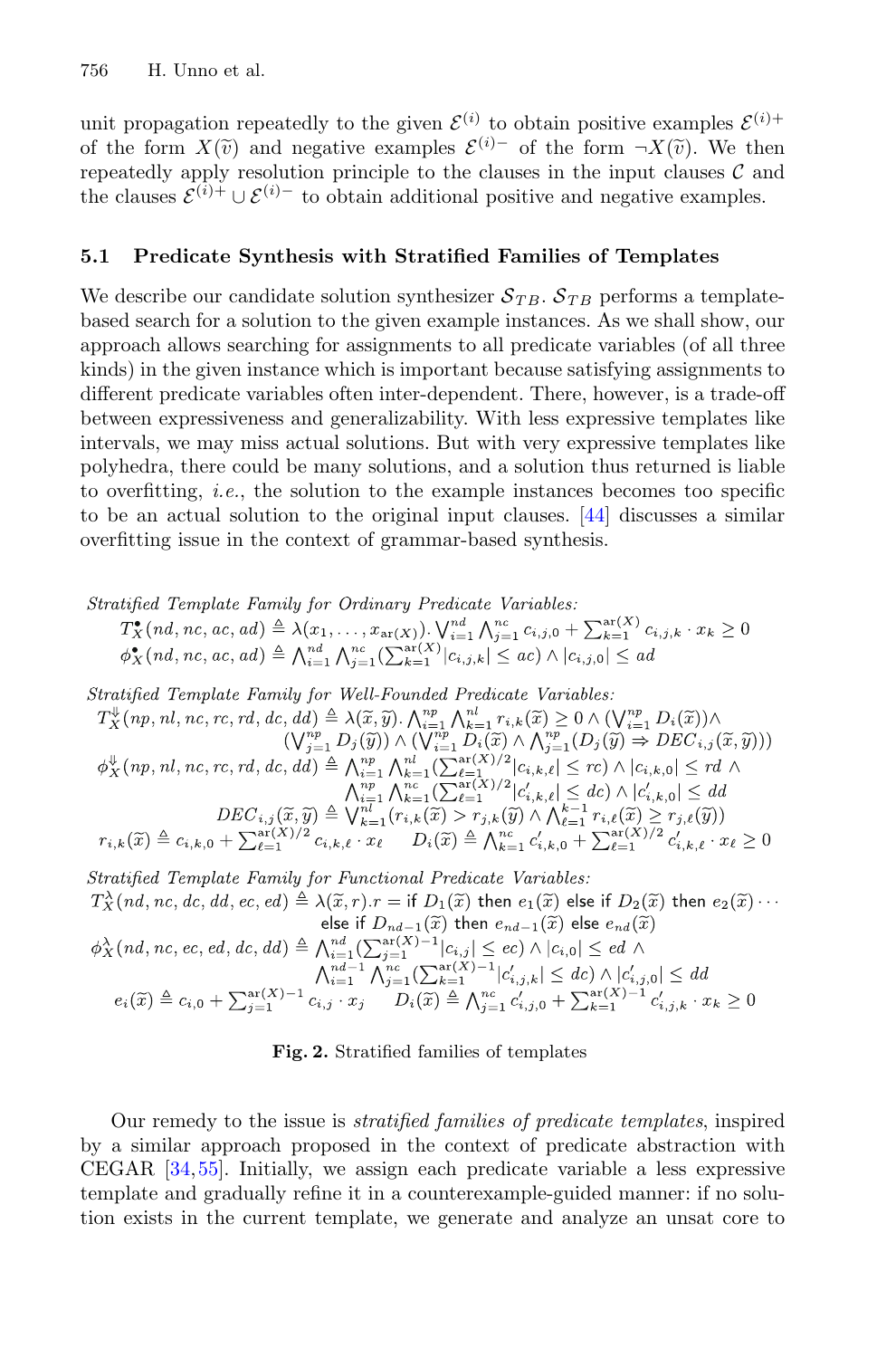identify the *parameters of the families of templates* that should be updated. The stratification of templates thus automatically pushes the template to an expressive one (e.g., polyhedra) when it needs to. Importantly, with our approach, expressive templates are not always used but only when they should be used.

**Stratified Families of Templates.** We have designed three stratified families of templates shown in Fig. [2,](#page-14-1) respectively for ordinary  $(\bullet)$ , well-founded  $(\Downarrow)$ , and functional  $(\lambda)$  predicate variables. First, for each ordinary predicate variable X, we prepare the stratified family of templates  $T_X^{\bullet}(nd, nc, ac, ad)$  with unknowns  $c_{i,j,k}$ 's to be inferred and its accompanying constraint  $\phi_X^{\bullet}(nd, nc, ac, ad)$ . The body of  $T_X^{\bullet}$  is a DNF with affine inequalities as atoms. The parameter  $nd$  (resp. *nc*) is the number of disjuncts (resp. conjuncts). The parameter *ac* is the upper bound of the sum of the absolute values of coefficients  $c_{i,j,k}$   $(k > 0)$ , and *ad* is the upper bound of the absolute value of  $c_{i,j,0}$ .

Secondly, for each functional predicate variable  $X$ , we prepare the stratified family of templates  $T_X^{\psi}(np, nl, nc, rc, rd, dc, dd)$  with unknowns  $c_{i,j,k}$ 's and  $c'_{i,j,k}$ 's and its accompanying constraint  $\phi_X^{\Downarrow}(np, nl, nc, rc, rd, dc, dd)$ .  $T_X^{\Downarrow}$  represents the well-founded relation induced by a *piecewise-defined lexicographic affine ranking function* [\[2](#page-21-11)[,39](#page-22-12),[39,](#page-22-12)[60](#page-24-2)[,61](#page-24-3)] where  $r_{i,j}$  is the affine ranking function template for the j-th lexicographic component of the i-th region specified by the discriminator  $D_i$ . The parameter  $np$  (resp.  $nl$ ) is the number of regions (resp. lexicographic components). The parameters *rc*, *rd*, *dc*, *dd* are the upper bounds of (the sums of) the absolute values of unknowns, similar to *ac* and *ad* of  $T_X^{\bullet}$ . The first conjunct of  $T_X^{\Downarrow}$  asserts that the return value of each ranking functions The first conjunct of  $T_X$  asserts that the return value of each ranking functions<br>is non-negative. The second and the third conjuncts assert that the discrimi-<br>nators cover all relevant states. Note that discriminators m nators cover all relevant states. Note that discriminators may overlap, and for such overlapping regions, the maximum return value of the ranking functions is used. The fourth conjunct asserts that the return value of the piecewise-defined ) asserts that the return value of the lexicographic ranking function for the *i*-th region at  $\tilde{x}$  return value of the ranking functions is used. The fourth conjunct asserts that the return value of the piecewise-defined ranking fun the return value of the lexicographic ranking function for the *i*-th region at  $\tilde{x}$ fraction overlapping regions, the maximum returnsed. The fourth conjunct asserts that the returnshing function strictly decreases from  $\tilde{x}$  to the return value of the lexicographic ranking is greater than that for the is greater than that for the j-th region at  $\tilde{y}$ . It follows that for any substitution  $\theta$  for the unknowns in  $T_X^{\Downarrow}$ ,  $\theta(T_X^{\Downarrow})$  represents a well-founded relation. Our implementation PCSAT uses a refined version of  $T_X^{\Downarrow}$  shown in the extended report [\[58\]](#page-23-6).

Finally, for each functional predicate variable  $X$ , we prepare the stratified family of templates  $T_X^{\lambda}(nd, nc, dc, dd, ec, ed)$  with unknowns  $c_{i,j}$ 's and  $c'_{i,j,k}$ 's and its accompanying constraint  $\phi_F^{\lambda}(nd, nc, dc, dd, ec, ed)$ .  $T_X^{\lambda}$  characterizes a piecewise-defined affine function with discriminators  $D_1, \ldots, D_{nd-1}$  and branch<br>expressions  $e_1, \ldots, e_{nd}$ . The parameter *nc* is the number of conjuncts in each<br>discriminator. The parameters dc, dd, ec, ed are the uppe expressions  $e_1, \ldots, e_{nd}$ . The parameter *nc* is the number of conjuncts in each discriminator. The parameters *dc*, *dd*, *ec*, *ed* are the upper bounds of (the sums of) the absolute values of unknown, similar to *ac* and *ad* of  $T_X^{\bullet}$ . Note that for any substitution  $\theta$  for the unknowns in  $T_X^{\lambda}$ ,  $\theta(T_X^{\lambda})(\tilde{x}, r)$  expresses a total function precewise-de<br>expressions<br>discriminato<br>of) the abso<br>any substitu<br>that maps  $\tilde{x}$ that maps  $\tilde{x}$  to r.  $\begin{smallmatrix} \mathbf{0} \ \mathbf{0} \ \mathbf{0} \ \mathbf{0} \end{smallmatrix}$  at  $\mathbf{0} \ \widetilde{\mathbf{0}}$ 

Next, we give the details of the candidate solution synthesis process. Let  $\widetilde{p} \in \mathbb{Z}^n$  where *n* is the number of parameters summed across all templates, and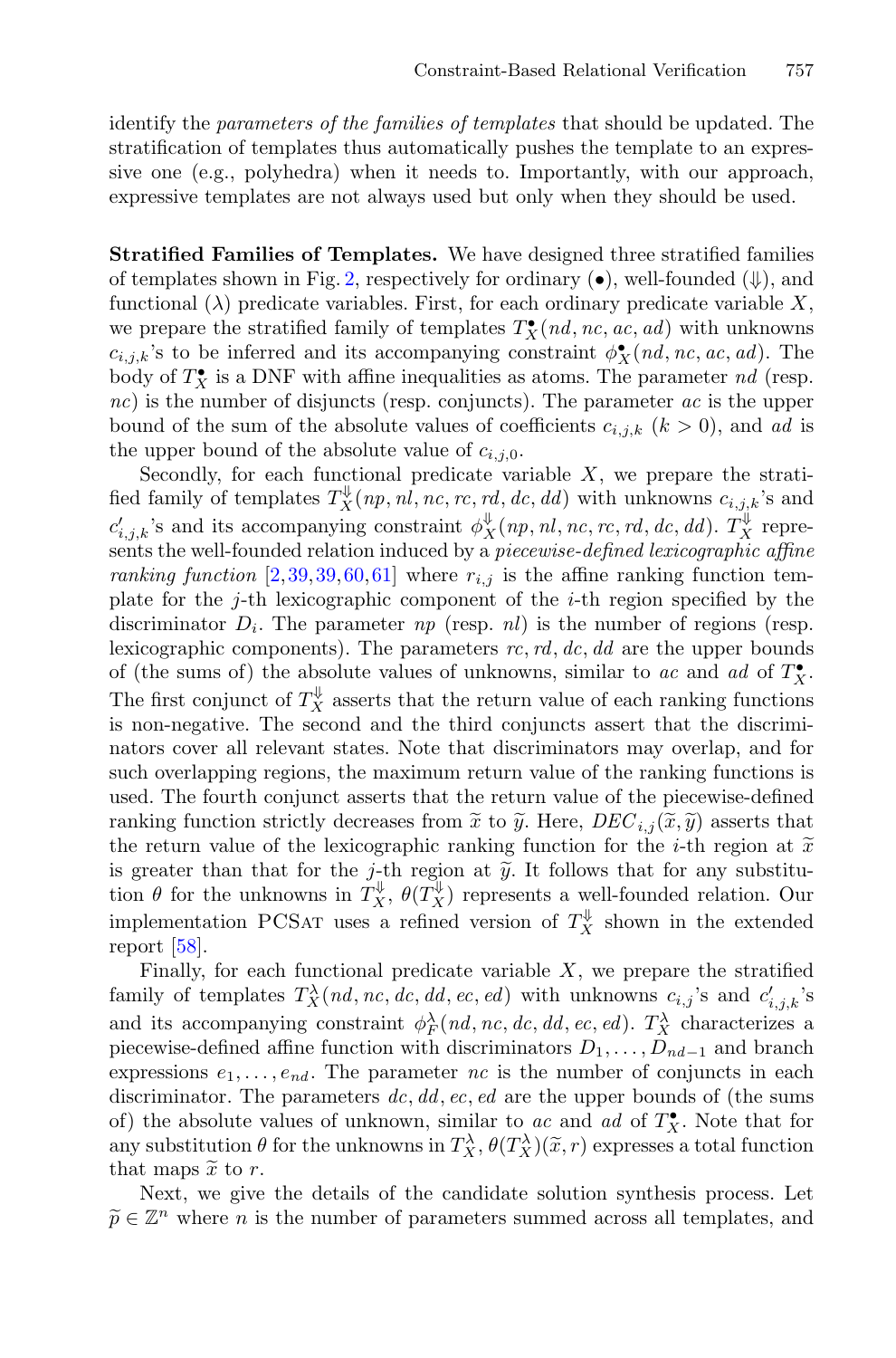758 H. Unno et al.<br>
let  $T_X^{\alpha}(\tilde{p})$  and  $\phi_X^{\alpha}(\tilde{p})$  (for  $\alpha \in {\{\bullet, \downarrow, \lambda\}}$ ) project the corresponding parameters. T58 H. Unno et al.<br>
let  $T_X^{\alpha}(\tilde{p})$  and  $\phi_X^{\alpha}(\tilde{p})$  (for  $\alpha \in {\{\bullet, \Downarrow, \lambda\}}$ ) project the corresponding particles a solution space  $[\![\tilde{p}]\!] \triangleq \{T(\tilde{p})[\theta] \mid \theta \models Con(\tilde{p})\}$  $\widetilde{p} \in \mathbb{Z}^n$  induces a *solution space*  $[\widetilde{p}] \triangleq \{T(\widetilde{p})[\theta] \mid \theta \models Con(\widetilde{p})\}$  where  $\frac{1}{\widetilde{p}}$ T58 H. Unno et al.<br>
let  $T_X^{\alpha}(\tilde{p})$  and  $\phi_X^{\alpha}(\tilde{p})$  (for  $\alpha \in {\{\bullet, \downarrow, \lambda\}}$ ) project the corresponding parameters<br>
Each  $\tilde{p} \in \mathbb{Z}^n$  induces a *solution space*  $\llbracket \tilde{p} \rrbracket \triangleq \{T(\tilde{p})[\theta] \mid \theta \models Con(\tilde{p})\}$  w  $T_X^{\alpha}(\tilde{p})$  and  $\phi$ <br>
th  $\tilde{p} \in \mathbb{Z}^n$  in<br>  $\tilde{p}[\theta] \triangleq \{X \mapsto \tilde{p}_1 \leq \tilde{p}_2\}$  $\mathop{\theta}\limits^{sp}\theta \not\stackrel{\rho}{\widetilde{p}}$ let  $T_X^{\alpha}(\tilde{p})$  and  $\phi_X^{\alpha}(\tilde{p})$  (for<br>
Each  $\tilde{p} \in \mathbb{Z}^n$  induces a s<br>  $T(\tilde{p})[\theta] \triangleq \{X \mapsto \theta(T_X^{K(X)}(\tilde{p}))\}$ <br>
Let  $\tilde{p}_1 \leq \tilde{p}_2$  be the p<br>
any  $\tilde{p} \in \mathbb{Z}^n$ , and  $\tilde{p}_1 \leq \tilde{p}_2$  $\lambda$ <br>ac<br>pr<br> $\widetilde{p}$  $\overset{e_0}{\triangleq} n$ <br> $\overset{\triangle}{p}$ 

 $\tilde{p}_2$  be the point-wise ordering. Note that  $\llbracket \tilde{p} \rrbracket$  is a finite set for 2 implies  $\left[\begin{matrix} \tilde{p}_1 \end{matrix}\right] \subseteq \left[\begin{matrix} \tilde{p}_2 \end{matrix}\right]$ . We start the CEGIS process Each  $\tilde{p} \in \mathbb{Z}^n$  induces a *solution spa*<br>  $T(\tilde{p})[\theta] \triangleq \{X \mapsto \theta(T_X^{\mathcal{K}(X)}(\tilde{p})) \mid X \in \mathit{fp}$ <br>
Let  $\tilde{p}_1 \leq \tilde{p}_2$  be the point-wise of<br>
any  $\tilde{p} \in \mathbb{Z}^n$ , and  $\tilde{p}_1 \leq \tilde{p}_2$  implies  $\llbracket \tilde{p}_1 \rrbracket$  $(0)$  (the parameters will be maintained as a state of the CEGIS process). The synthesis phase of each iteration tries to<br>find a solution  $\theta \in [\tilde{p}^{(i)}]$  to the given example instances  $(\mathcal{E}, \mathcal{K})$  where  $\tilde{p}^{(i)}$  are<br>the current parameters. This is done by find a solution  $\theta \in [\tilde{p}^{(i)}]$  to the given example instances  $(\mathcal{E}, \mathcal{K})$  where  $\tilde{p}^{(i)}$  are  $\begin{array}{c} \epsilon \ \epsilon \ \epsilon \ \epsilon \ \epsilon \ \epsilon \ \epsilon \ \sin \theta \ \sin \theta \end{array}$ point-wise ordering. Note that  $[\![\tilde{p}]\!]$  is a finite s<br>point-wise ordering. Note that  $[\![\tilde{p}]\!]$  is a finite s<br> $\tilde{p}_2$  implies  $[\![\tilde{p}_1]\!] \subseteq [\![\tilde{p}_2]\!]$ . We start the CEGIS p<br>parameters  $\tilde{p}^{(0)}$  (the parameter the current parameters. This is done by using an SMT solver for QFLIA to any  $\tilde{p} \in \mathbb{Z}^n$ , and  $\tilde{p}_1 \leq \tilde{p}_2$  implies  $\llbracket \tilde{p}_1 \rrbracket \subseteq$ <br>with some small initial parameters  $\tilde{p}^{(0)}$  (th<br>a state of the CEGIS process). The synthe<br>find a solution  $\theta \in \llbracket \tilde{p}^{(i)} \rrbracket$  to the giv  $\mathcal{O}^{(i)}(\theta](\mathcal{E}) \wedge \theta(Con(\tilde{p}^{(i)}))$ . If such  $\theta$  is found, we return  $\mathcal{F}^{(i)}\left[\theta\right]$  as the candidate solution for the next validation phase of the CEGIS process. Note that, by construction of the templates, the solution is guaranteed to assign each well-founded (resp. functional) predicate variable a well-founded relation (resp. total function). Otherwise, no solutions to the given example instances  $(\mathcal{E}, \mathcal{K})$  can be found in  $[\tilde{p}^{(i)}]$ , and we update the parameters to some  $\begin{array}{c} \mathbf{n} \ \mathbf{n} \ \mathbf{f} \ \mathbf{f} \ \mathbf{p} \end{array}$  $\frac{1}{p}$  p to reginal  $\widetilde{p}$  $(\nu^{\alpha})[\nu]$ <br>rocess. No<br>assign  $\epsilon$ <br>elation  $(n)$ <br>stances<br> $(i+1) > \tilde{p}$ (i) such that  $\llbracket \widetilde{p}^{(i+1)} \rrbracket$  contains a solution for  $(\mathcal{E}, \mathcal{K})$ . Here, it is important เล<br>cơ<br>n<br>? ขี to do the update in a *fair manner* [\[34](#page-22-8),[55\]](#page-23-8), that is, in any infinite series of updates  $\tilde{p}$  if  $\tilde{p}$  to  $\tilde{p}$  $\det(i+1)$ <br>  $\det(i+1)$ <br>  $\det(0)$ ,  $\widetilde{p}$  $\tilde{p}^{(0)}, \tilde{p}^{(1)}, \ldots$ , every parameter is updated infinitely often (the details are deferred to below). By the progress property and the fact that every  $\llbracket \tilde{p} \rrbracket$  is finite, this  $_{\rm{es,se}}^{\rm{ex}}$ ensures that every parameter is updated infinitely often in an infinite series of CEGIS iterations. We thus obtain the following property. *complete in the sense of*  $[34, 55]$  $[34, 55]$  $[34, 55]$ *: if there is*  $\tilde{p}$  and  $\sigma \in [\tilde{p}]$  is finite, this ensures that every parameter is updated infinitely often in an infinite series of CEGIS iterations. We thus obtain the followi  $\frac{1}{\widetilde{p}}$ 

<span id="page-16-0"></span>**Theorem 5.** *Our CEGIS-procedure based on stratified families of templates is syntactic solution to the given* pfwCSP  $(C, K)$ *, a syntactic solution to*  $(C, K)$  *is eventually found by the procedure.* lı<br>]<br>oi<br>p

Note that, while the solution space of each stratum  $(i.e., \llbracket \tilde{p}^{(i)} \rrbracket)$  is finite, our procedure searches the infinite solution space obtained by taking the infinite union of the solution spaces of the template family strata  $(i.e., \bigcup_{i \in \omega} [\tilde{p}^{(i)}]]$ . ir de $\widetilde{\widetilde{p}}$ 

*Remark 6.* Our template-based synthesis simultaneously finds ordinary, wellfounded, and functional predicates that are mutually dependent through the given  $(\mathcal{E}, \mathcal{K})$ . This means that templates for different kinds of predicate variables are updated in a synchronized and balanced manner, which benefits the synthesis of mutually dependent witnesses for a relational property (see the extended report [\[58](#page-23-6)] for examples).

*Updating Parameters of Template Families via Unsat Cores.* We now describe the parameter update process. We first obtain the unsat core of the unsatisfiof mutually depreport [58] for example the parameter vability of  $\bigwedge T(\widetilde{p})$ (*x*amples).<br>(*xamples*).<br>*neters of Template* in<br>pdate process. We<br>(*i*))[θ](*E*) ∧ θ(*Con*(p) ability of  $\Lambda T(\tilde{p}^{(i)})[\theta](\mathcal{E}) \wedge \theta(Con(\tilde{p}^{(i)}))$  from the SMT solver. We then analyze the core to obtain the parameters of template families, such as the number of conjuncts and disjuncts, that have caused the unsatisfiability. Here, there could be a dependency between predicate variables and in such a case our unsat core analysis enumerates all the involved predicate variables from which we obtain the parameters of template families to be updated. We then increment these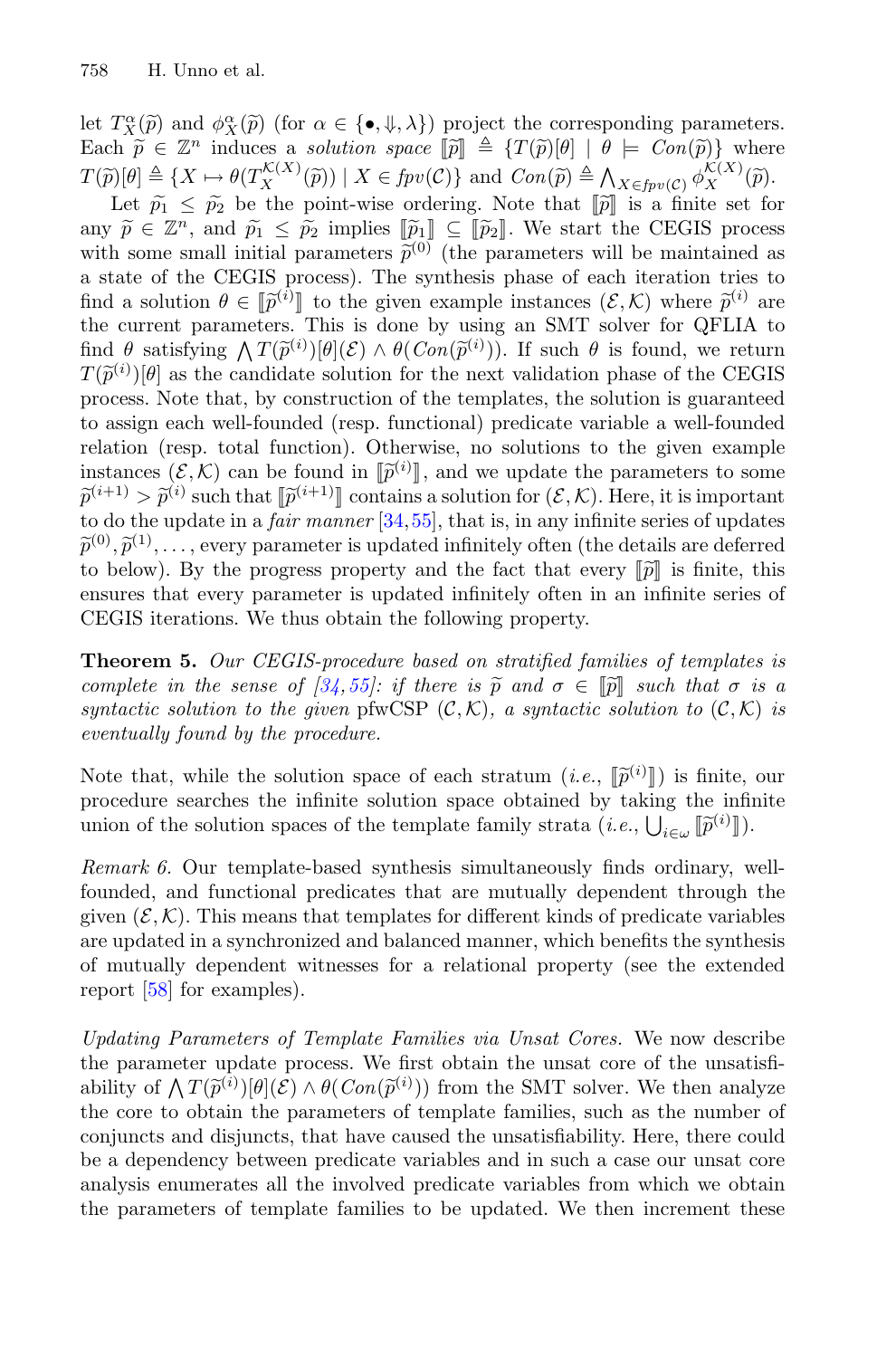parameters in some fair manner, by limiting the maximum differences between different parameters to some bounded threshold, and repeatedly solve the resulting constraint until a solution is found. Thus, the parameters of stratified families of templates are grown on-the-fly guided by the reasons for unsatisfiability. We found that a careful design of parameter update strategies important for scaling the stratified CEGIS to hard relational verification problems. The manual tuning, however, is tiresome and suboptimal. We leave as future work to investigate methods for automatic tuning of parameter update strategies.

## <span id="page-17-0"></span>**6 Evaluation**

To evaluate the presented verification framework, we have implemented PCSat, a satisfiability checking tool for pfwCSP based on stratified CEGIS. PCSAT supports the theory of Booleans and the quantifier-free theory of linear inequalities over integers and rationals. The tool is implemented in OCaml, using Z3 [\[41\]](#page-23-14) as the backend SMT solver. We ran the tool on a diverse collection of 20 relational verification problems, consisting of k-safety, co-termination, and GNI problems. Though we have manually reduced them to pfwCSP using the presented method in Sect. [4,](#page-8-0) this process can be easily automated. The full benchmark set is provided in the extended report [\[58](#page-23-6)]. All experiments have been conducted on 3.1 GHz Intel Xeon Platinum 8000 CPU and 32 GB RAM with the time limit of 600 s.

The experimental results are summarized in Table [1.](#page-19-0) The columns "Time (s)" and "#Iters" respectively show elapsed wall clock time in seconds and numbers of CEGIS iterations. PCSat solved 15 verification problems fully automatically and 5 problems labeled with the symbol † and/or ‡ semi-automatically. For the 4 problems labeled with †, we manually provided small hints for invariant synthesis (interested readers are referred to [\[58\]](#page-23-6)). The provided hints for all but SquareSum are non-relational invariants that can be inferred prior to relational verification by using a CHCs solver or an invariant synthesizer. For the 2 problems labeled with  $\ddagger$ , we manually chose the initial value for the parameters of the template family for ordinary predicate variables to reduce the elapsed time. This can be automated by running PCSat with different initial values in parallel.

The problems DoubleSquareNI h\*\*, HalfSquareNI, ArrayInsert, and SquareSum are k-safety verification problems obtained from [\[50\]](#page-23-3) that require nonlock-step scheduling.[3](#page-17-1) The problems DoubleSquareNI h\*\* are generated from Example [1](#page-9-1) by a case analysis of the valuation for the boolean variables  $h_1$  and  $h_2$ . PCSat solved all the k-safety problems but SquareSum *fully automatically*. The tool PDSC proposed in  $[50]$  $[50]$  can verify them but requires the user to provide the atomic predicates for expressing relational invariants and schedulers. The problems CotermIntro1 and CotermIntro2 are asymmetric co-termination problems obtained from the symmetric problem in Example [2](#page-11-2) and are verified by PCSat fully automatically. The problems  $TS_GNI_h**$  are generated from Example [3](#page-12-1) by

<span id="page-17-1"></span><sup>&</sup>lt;sup>3</sup> We omitted ArrayIntMod from [\[50\]](#page-23-3) because its verification requires the theory of arrays which the current version of PCSat does not fully support.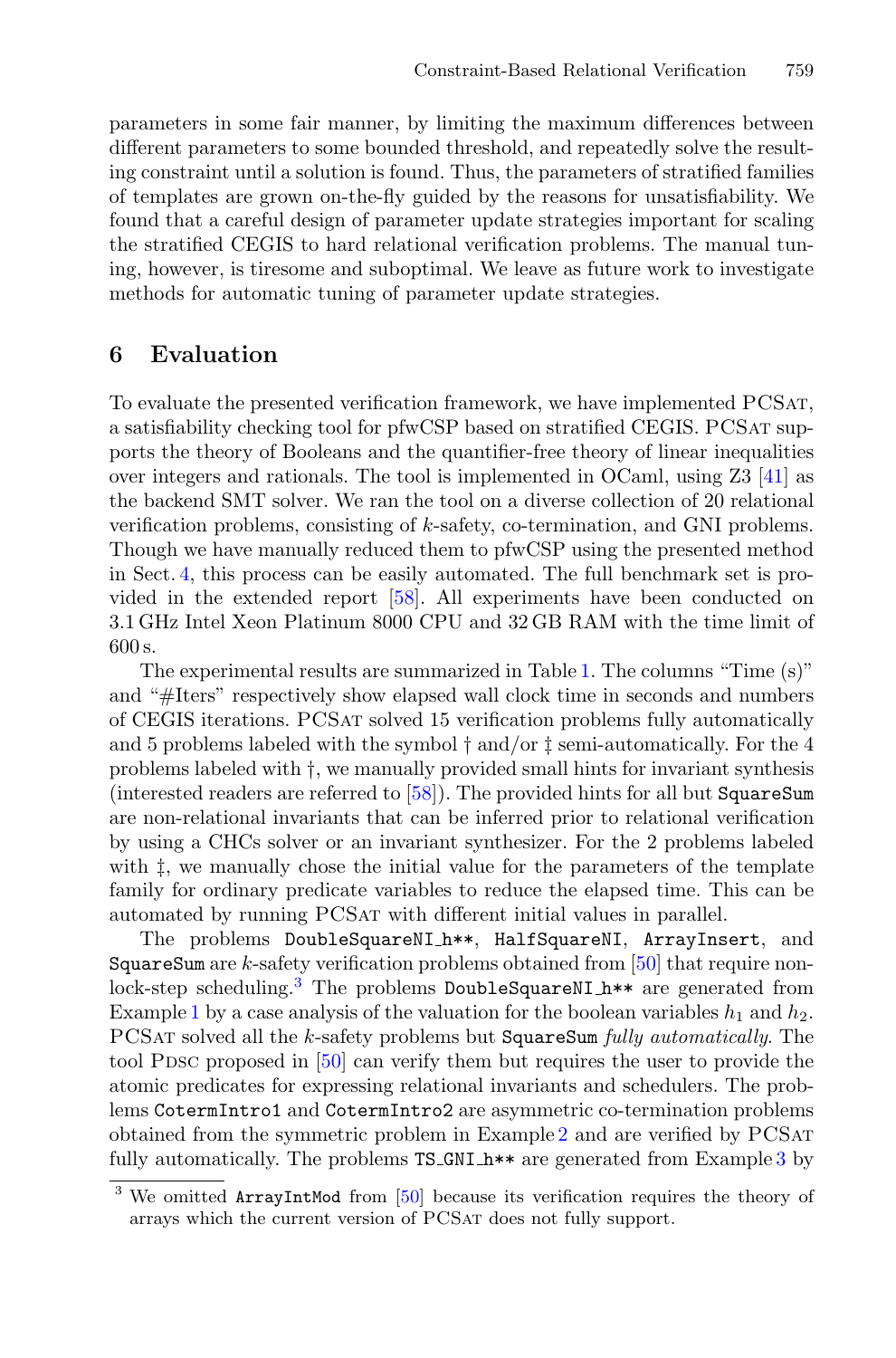a case analysis and are verified by PCSat with small non-relational hints. We have also tested PCSAT on various TS-GNI (SimpleTS\_GNI1, SimpleTS\_GNI2, InfBranchTS GNI) and TI-GNI problems (TI GNI h\*\*) and obtained promising results. As far as we know, no existing tools can verify these non-k-safety relational problems.

Furthermore, manual inspection of the PCSat's output logs for the GNI problems that required hints revealed that the functional predicate synthesis appears to be the main bottleneck of the current version. In fact, we confirmed that the problems can be solved in less than 10 s if appropriate functional predicates for angelic non-determinism are manually provided. As future work, we plan to investigate methods for improved functional predicate synthesis.

# <span id="page-18-0"></span>**7 Related Work**

#### **7.1 Relational Verification**

There has been substantial work on verifying relational properties. They include program logics, type systems, or program analysis frameworks such as abstract interpretation and model checking [\[1,](#page-20-0)[5](#page-21-12)[,9](#page-21-13),[19,](#page-21-5)[25](#page-22-13)[,52](#page-23-11),[62\]](#page-24-4), program transformation approaches such as self-composition or product programs [\[4](#page-21-14),[7,](#page-21-10)[15,](#page-21-15)[20](#page-21-3)[,21](#page-21-4),[42](#page-23-0)[,47](#page-23-15), [54](#page-23-1)[,57](#page-23-2),[64\]](#page-24-5), and various other approaches [\[3](#page-21-16)[,18](#page-21-17),[23,](#page-22-14)[46,](#page-23-10)[59](#page-23-12)]. We refer to [\[43](#page-23-16)] for an excellent survey. However, most prior automatic approaches address only the k-safety fragment [\[17,](#page-21-9)[54](#page-23-1)] and cannot verify non-k-safety (actually, not even hypersafety) properties such as co-termination, TS-NI, TI-GNI, and TS-GNI [\[6](#page-21-0)[,11,](#page-21-8)[40\]](#page-22-0). The only exception that we are aware is the recent work by Coenen et al. [\[19\]](#page-21-5) that proposes a sound method for automatically verifying ∀∃ hyperproperties such as GNI for finite state systems. To our knowledge, we are the *first* to propose a sound-and-complete approach to automatically verifying these non-hypersafety properties for infinite state programs.[4](#page-18-1)

A key task in many relational verification methods, including ours, is the discovery of *relational invariants* which relate the states of multiple program executions. While most prior approaches are limited to fixed execution schedule (or *alignment*) such as lock-step and sequential  $[7,8,20,21,42,54,57]$  $[7,8,20,21,42,54,57]$  $[7,8,20,21,42,54,57]$  $[7,8,20,21,42,54,57]$  $[7,8,20,21,42,54,57]$  $[7,8,20,21,42,54,57]$  $[7,8,20,21,42,54,57]$  $[7,8,20,21,42,54,57]$  $[7,8,20,21,42,54,57]$ , a recent work by Shemer et al.  $[50]$  has proposed a k-safety property verification method that automatically infers fair schedulers sufficient to prove the goal property. Importantly, the schedulers in their approach can be *semantic* in which the choice of which program to execute can depend on the *states* of the programs as opposed to the classic *syntactic* schedulers such as lock-step and sequential that can only depend on the control locations. Our approach also infers such fair semantic schedulers, and as remarked before, they enable solving instances like doubleSquare that are difficult for previous approaches. However, [\[50](#page-23-3)] requires

<span id="page-18-1"></span><sup>4</sup> However, [\[19](#page-21-5)] can verify (relational) temporal properties, whereas we only support functional properties that are given by pre and post conditions of whole program runs. We leave as future work to investigate methods for verifying relational temporal properties of infinite state programs.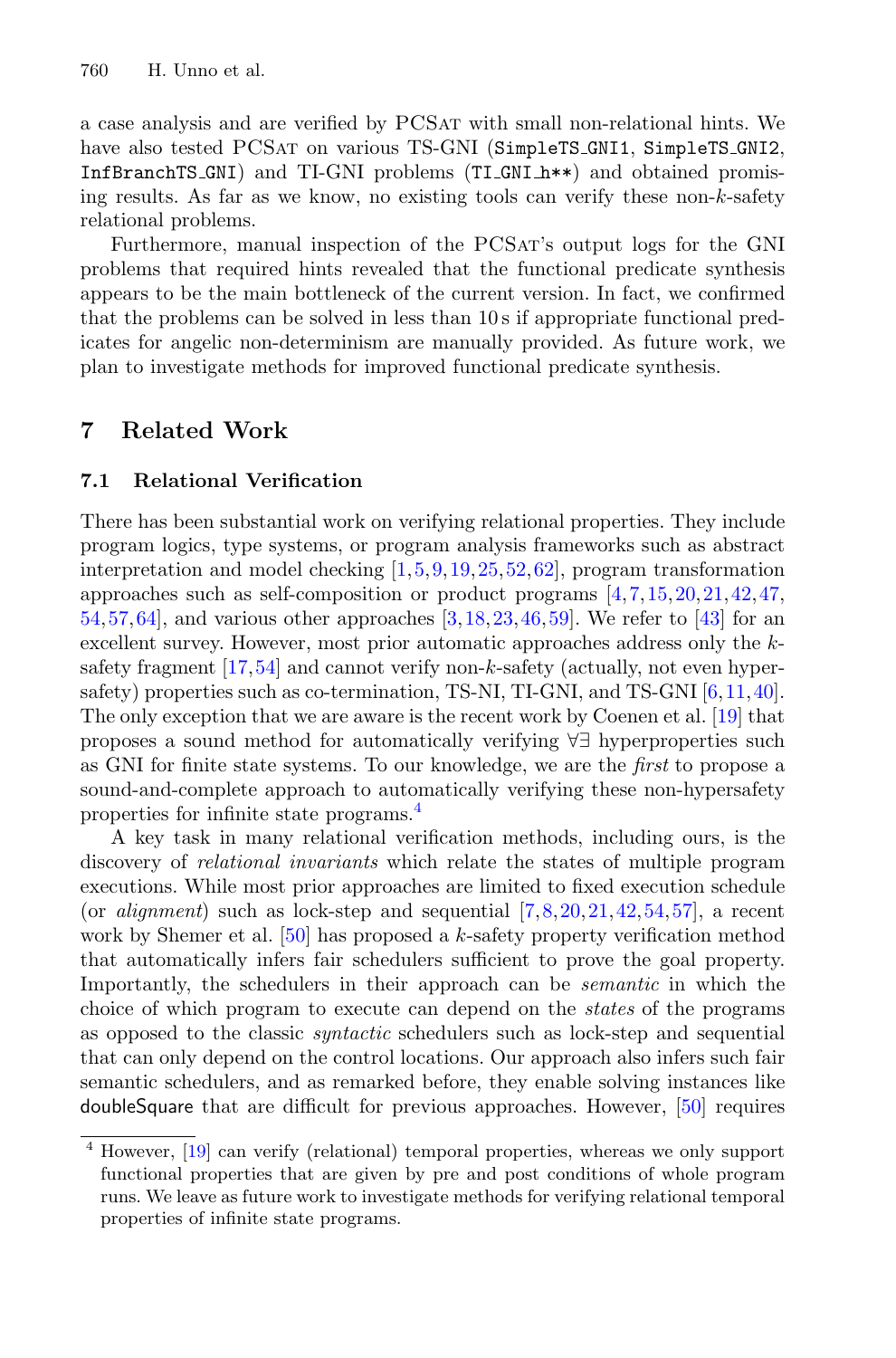<span id="page-19-0"></span>

| Program           | Time(s) | $# \mathcal{H}$ | Program               | Time $(s)$ | #Iters         |
|-------------------|---------|-----------------|-----------------------|------------|----------------|
| DoubleSquareNLhFT | 17.762  | 42              | HalfSquareNI          | 11.853     | 35             |
| DoubleSquareNLhTF | 26.495  | 55              | $ArrayInsert\ddagger$ | 118.671    | 73             |
| DoubleSquareNLhFF | 2.944   | 9               | SquareSum†‡           | 337.596    | 117            |
| DoubleSquareNLhTT | 4.055   | 11              | SimpleTS_GNI1         | 5.397      | 14             |
| CotermIntro1      | 19.322  | 80              | SimpleTS_GNI2         | 8.919      | 26             |
| CotermIntro2      | 15.871  | 73              | InfBranchTS_GNI       | 2.607      | $\overline{4}$ |
| TS_GNLhFT+        | 47.083  | 78              | TI_GNLhFT+            | 4.389      | 16             |
| TS_GNLhTF         | 5.076   | 17              | TLGNLhTF              | 2.277      | 6              |
| TS_GNLhFF         | 7.174   | 24              | TI GNI hFF            | 2.968      | 6              |
| TS_GNLhTT+        | 23.495  | 53              | TLGNLhTT              | 4.148      | 22             |

**Table 1.** Experimental results of PCSAT on the relational verification benchmarks

the user to provide appropriate atomic predicates and is not fully automatic. By contrast, our approach soundly and completely encodes the problem as a constraint satisfaction problem and fully automatically verifies hard instances like doubleSquare by constraint solving.

Furthermore, our work extends the fair semantic scheduler synthesis to beyond k-safety problems like co-termination, TI-GNI and TS-GNI, in a sound and complete manner. We note that the extensions are non-trivial and involves delicate uses of functional predicate variables and well-founded predicate variables to ensure scheduler fairness in the presence of non-termination as well as uses of prophecy variables and functional predicate variables to handle angelic non-determinism. The higher-degree of automation and the extension to nonk-safety properties are thanks to the expressive power of our novel constraint framework pfwCSP.

#### **7.2 Predicate Constraint Solving**

Our pfwCSP solving technique builds on and generalizes a number of techniques developed for CHCs solving as well as invariant and ranking function discovery. Most closely related to our constraint solving method are CEGIS-based [\[51\]](#page-23-7) and data-driven approaches to solving CHCs [\[14](#page-21-7)[,22](#page-22-15),[24,](#page-22-16)[26](#page-22-9)[,27](#page-22-17)[,38](#page-22-18),[44,](#page-23-9)[45,](#page-23-13)[48](#page-23-17)[,49](#page-23-18),[65\]](#page-24-6). As remarked before, the new pfwCSP framework is strictly more expressive than CHCs and extending the prior techniques to the new framework is non-trivial.

Our stratified CEGIS is inspired by the idea of stratified languages of predicates proposed in the context of predicate abstraction with CEGAR [\[34](#page-22-8),[55\]](#page-23-8). It is also similar in spirit to the work by Padhi et al. [\[44](#page-23-9)], but they use a stratified family of grammars. Also none of these prior works use unsat cores for updating the language/grammar stratum, synthesize well-founded relations and functional predicates, or support non-Horn clauses.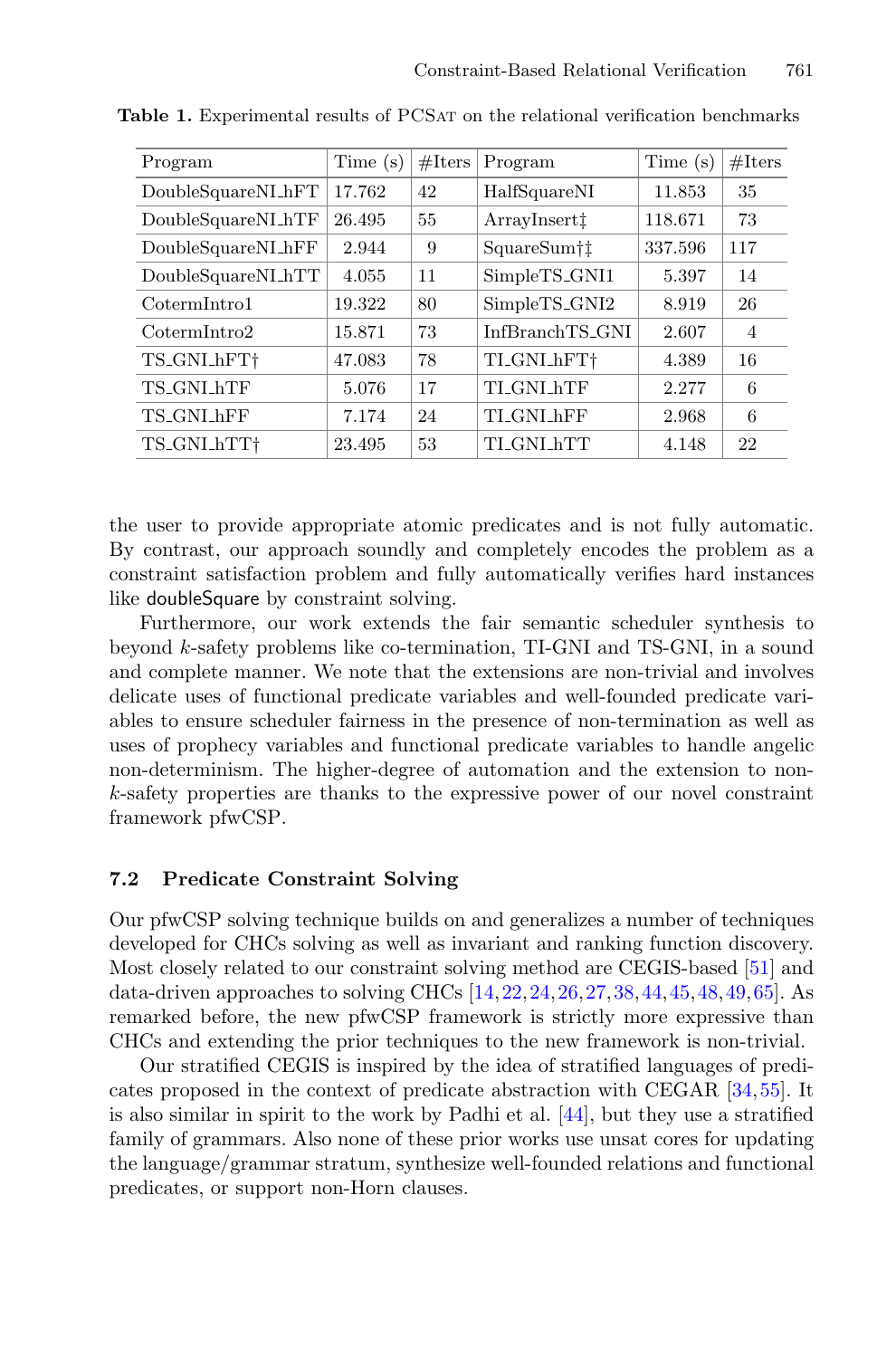Our class of pfwCSP constraints is related to *existentially-quantified Horn clauses* (E-CHCs) introduced by Beyene et al. [\[12\]](#page-21-18). E-CHCs does not have non-Horn clauses or functional predicate variables. However, it has disjunctive well-foundedness constraints which are similar to our well-founded predicate variables. Also, existential quantifiers can be used to encode head disjunctions and functional predicates. We conjecture that pfwCSP and E-CHCs are interreducible, but it is not trivial to fill the gap. Also, inter-reducibility is a desirable feature: different formats may have different benefits. For relational verification, as we have shown, pfwCSP enables direct sound-and-complete encodings of the problems. For instance, head disjunctions allow direct encoding of scheduler fairness and finitary angelic non-determinism (cf. Remark [3\)](#page-13-1). And, functional predicate variables can be explicitly given necessary-and-sufficient parameters to encode angelic non-determinism and difference bounds for ensuring scheduler fairness in the presence of non-termination. The tight encodings also lead to reduction in search space and benefited the constraint solving.

## **8 Conclusion**

We have introduced the class pfwCSP of predicate constraint satisfaction problems that generalizes CHCs with arbitrary clauses, well-foundedness constraints, and functionality constraints. We have then established a program verification framework based on pfwCSP by showing that (1) pfwCSP can soundly-andcompletely encode various classes of relational problems of infinite-state nondeterministic programs, including hard instances of  $k$ -safety, co-termination, and termination-sensitive generalized non-interference that benefit from statedependent scheduling/alignment (Theorems [1](#page-9-0)[–4\)](#page-12-2), and (2) existing CHCs solving and invariants/ranking function synthesis techniques can be adopted to pfwCSP solving and further improved with the idea of stratified CEGIS for simultaneously achieving completeness (Theorem [5\)](#page-16-0) and practical effectiveness.

In future work we plan to investigate ways to improve functional predicate synthesis, automatic tuning of parameter update strategies for constraint solving, and whether a constraint-based approach (and the techniques presented in the present paper) can be extended to reason about relational temporal properties such as the ones expressed in hyper temporal logics  $[16,25]$  $[16,25]$  $[16,25]$ .

**Acknowledgments.** We thank the anonymous reviewers for their suggestions. This work was supported by ONR grant  $#$  N00014-17-1-2787, JST ERATO HASUO Metamathematics for Systems Design Project (No. JPMJER1603), and JSPS KAKENHI Grant Numbers 17H01720, 18K19787, 19H04084, 20H04162, 20H05703, and 20K20625.

## **References**

<span id="page-20-0"></span>1. Aguirre, A., Barthe, G., Gaboardi, M., Garg, D., Strub, P.: A relational logic for higher-order programs. J. Funct. Program. **29**, E16 (2019)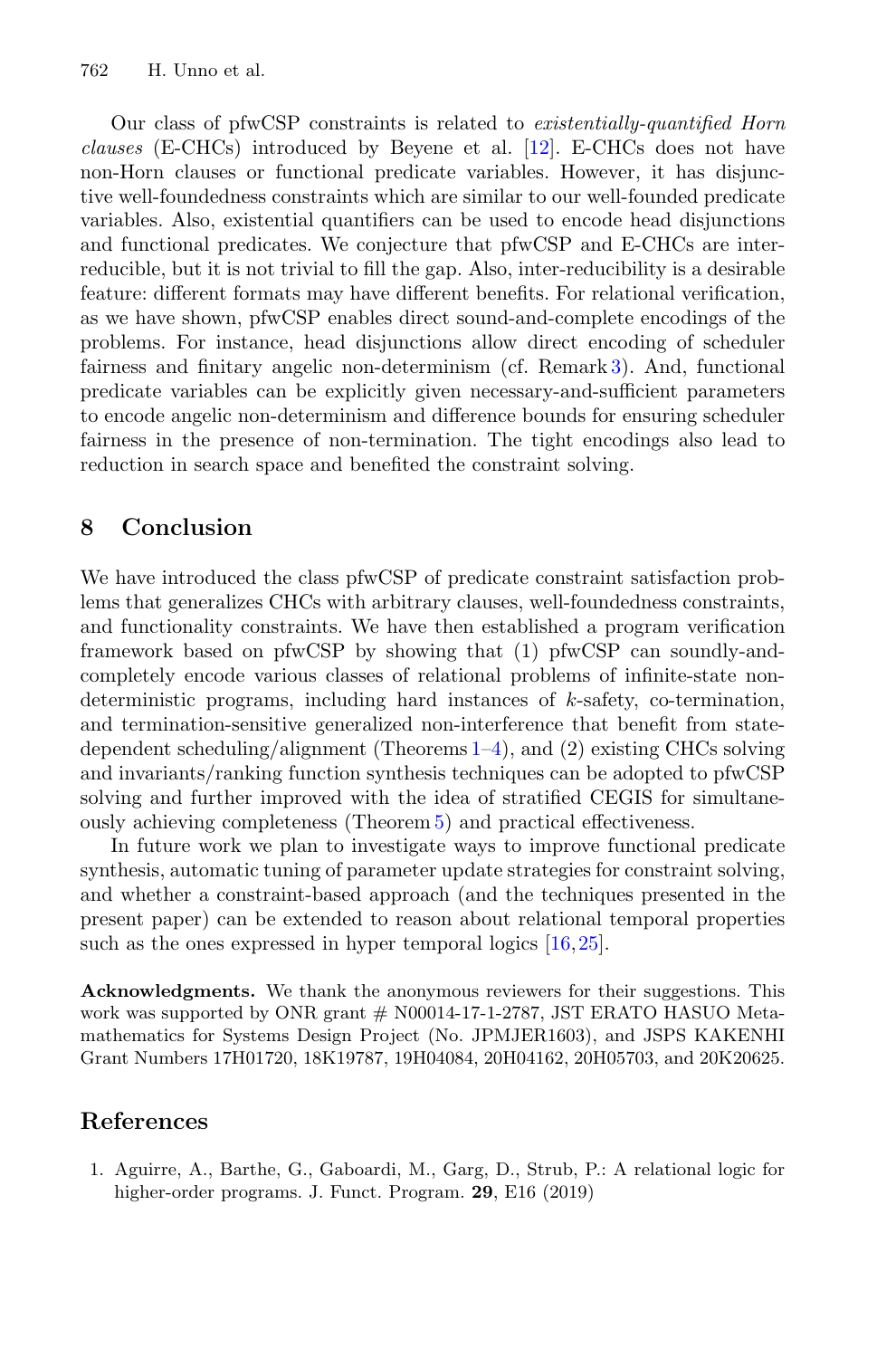- <span id="page-21-11"></span>2. Alias, C., Darte, A., Feautrier, P., Gonnord, L.: Multi-dimensional rankings, program termination, and complexity bounds of flowchart programs. In: Cousot, R., Martel, M. (eds.) SAS 2010. LNCS, vol. 6337, pp. 117–133. Springer, Heidelberg (2010). [https://doi.org/10.1007/978-3-642-15769-1](https://doi.org/10.1007/978-3-642-15769-1_8) 8
- <span id="page-21-16"></span>3. Antonopoulos, T., Gazzillo, P., Hicks, M., Koskinen, E., Terauchi, T., Wei, S.: Decomposition instead of self-composition for proving the absence of timing channels. In: PLDI (2017)
- <span id="page-21-14"></span>4. Asada, K., Sato, R., Kobayashi, N.: Verifying relational properties of functional programs by first-order refinement. In: PEPM (2015)
- <span id="page-21-12"></span>5. Assaf, M., Naumann, D.A., Signoles, J., Totel, E., Tronel, F.: Hypercollecting semantics and its application to static analysis of information flow. In: POPL (2017)
- <span id="page-21-0"></span>6. Barthe, G.: An introduction to relational program verification (2020)
- <span id="page-21-10"></span>7. Barthe, G., Crespo, J.M., Kunz, C.: Relational verification using product programs. In: FM (2011)
- <span id="page-21-2"></span>8. Barthe, G., D'Argenio, P.R., Rezk, T.: Secure information flow by self-composition. In: CSFW (2004)
- <span id="page-21-13"></span>9. Benton, N.: Simple relational correctness proofs for static analyses and program transformations. In: POPL (2004)
- <span id="page-21-1"></span>10. Beringer, L.: Relational bytecode correlations. J. Log. Alg. Meth. Pro. **79**(7), 483– 514 (2010)
- <span id="page-21-8"></span>11. Beringer, L., Hofmann, M.: Secure information flow and program logics. Arch. Formal Proofs (2008)
- <span id="page-21-18"></span>12. Beyene, T.A., Popeea, C., Rybalchenko, A.: Solving existentially quantified horn clauses. In: Sharygina, N., Veith, H. (eds.) CAV 2013. LNCS, vol. 8044, pp. 869– 882. Springer, Heidelberg (2013). [https://doi.org/10.1007/978-3-642-39799-8](https://doi.org/10.1007/978-3-642-39799-8_61) 61
- <span id="page-21-6"></span>13. Bjørner, N., Gurfinkel, A., McMillan, K.L., Rybalchenko, A.: Horn clause solvers for program verification. In: Fields of Logic and Computation II: Essays Dedicated to Yuri Gurevich on the Occasion of His 75th Birthday (2015)
- <span id="page-21-7"></span>14. Champion, A., Chiba, T., Kobayashi, N., Sato, R.: ICE-based refinement type discovery for higher-order functional programs. In: Beyer, D., Huisman, M. (eds.) TACAS 2018. LNCS, vol. 10805, pp. 365–384. Springer, Cham (2018). [https://doi.](https://doi.org/10.1007/978-3-319-89960-2_20) [org/10.1007/978-3-319-89960-2](https://doi.org/10.1007/978-3-319-89960-2_20) 20
- <span id="page-21-15"></span>15. Churchill, B.R., Padon, O., Sharma, R., Aiken, A.: Semantic program alignment for equivalence checking. In: PLDI (2019)
- <span id="page-21-19"></span>16. Clarkson, M.R., Finkbeiner, B., Koleini, M., Micinski, K.K., Rabe, M.N., Sánchez, C.: Temporal logics for hyperproperties. In: Abadi, M., Kremer, S. (eds.) POST 2014. LNCS, vol. 8414, pp. 265–284. Springer, Heidelberg (2014). [https://doi.org/](https://doi.org/10.1007/978-3-642-54792-8_15) [10.1007/978-3-642-54792-8](https://doi.org/10.1007/978-3-642-54792-8_15) 15
- <span id="page-21-9"></span>17. Clarkson, M.R., Schneider, F.B.: Hyperproperties. In: CSF (2008)
- <span id="page-21-17"></span>18. Clochard, M., Marché, C., Paskevich, A.: Deductive verification with ghost monitors. In: PACMPL, vol. 4, no. POPL (2020)
- <span id="page-21-5"></span>19. Coenen, N., Finkbeiner, B., Sánchez, C., Tentrup, L.: Verifying hyperliveness. In: Dillig, I., Tasiran, S. (eds.) CAV 2019. LNCS, vol. 11561, pp. 121–139. Springer, Cham (2019). [https://doi.org/10.1007/978-3-030-25540-4](https://doi.org/10.1007/978-3-030-25540-4_7) 7
- <span id="page-21-3"></span>20. Darvas,  $\dot{A}$ ., Hähnle, R., Sands, D.: A theorem proving approach to analysis of secure information flow. In: Hutter, D., Ullmann, M. (eds.) SPC 2005. LNCS, vol. 3450, pp. 193–209. Springer, Heidelberg (2005). [https://doi.org/10.1007/978-](https://doi.org/10.1007/978-3-540-32004-3_20) [3-540-32004-3](https://doi.org/10.1007/978-3-540-32004-3_20) 20
- <span id="page-21-4"></span>21. Eilers, M., M¨uller, P., Hitz, S.: Modular product programs. TOPLAS **42**(1), 1–37 (2020)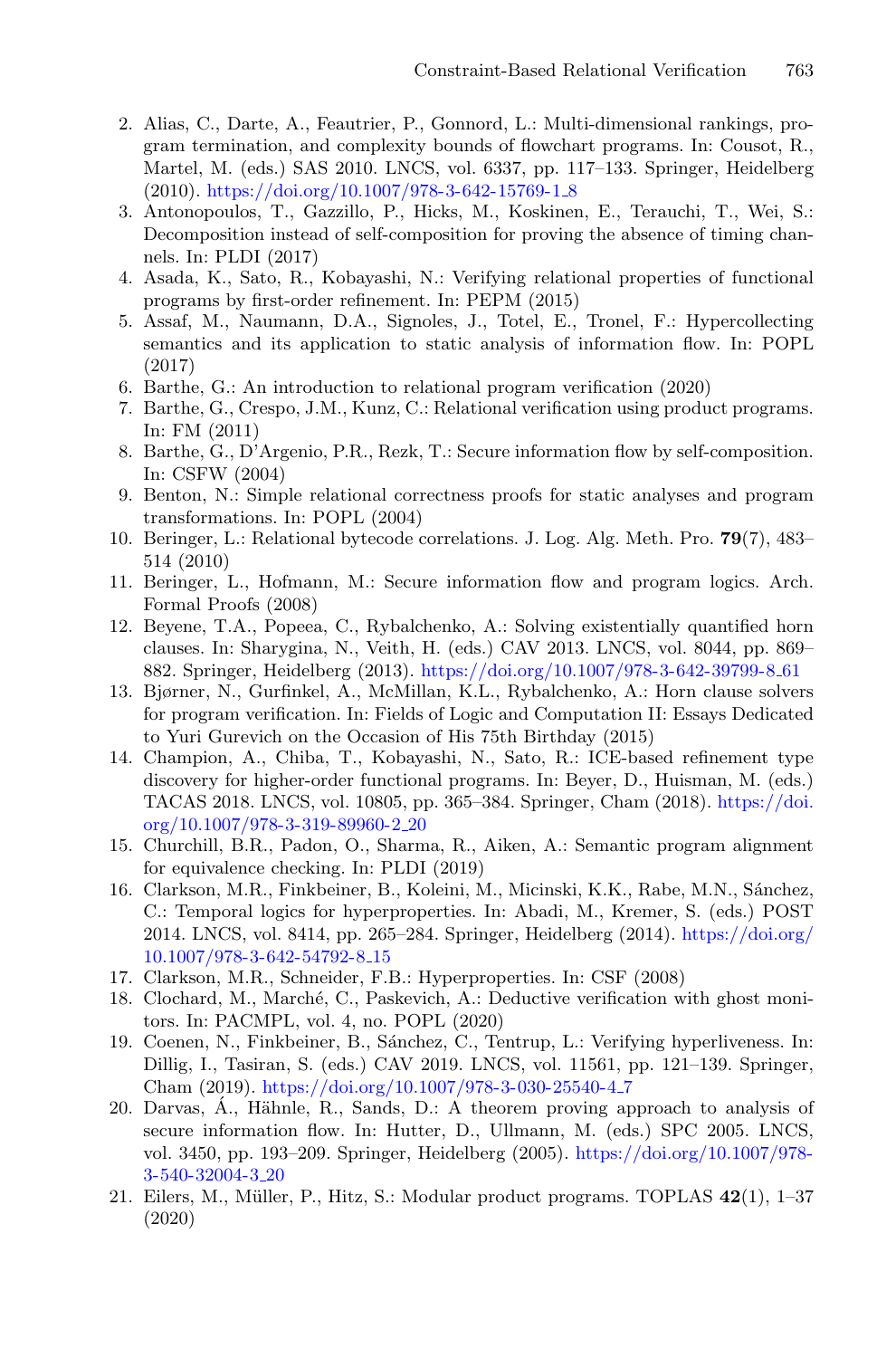- <span id="page-22-15"></span>22. Ezudheen, P., Neider, D., D'Souza, D., Garg, P., Madhusudan, P.: Horn-ICE learning for synthesizing invariants and contracts. PACMPL **2**(OOPSLA), 1–25 (2018)
- <span id="page-22-14"></span>23. Farzan, A., Vandikas, A.: Automated hypersafety verification. In: Dillig, I., Tasiran, S. (eds.) CAV 2019. LNCS, vol. 11561, pp. 200–218. Springer, Cham (2019). [https://doi.org/10.1007/978-3-030-25540-4](https://doi.org/10.1007/978-3-030-25540-4_11) 11
- <span id="page-22-16"></span>24. Fedyukovich, G., Zhang, Y., Gupta, A.: Syntax-guided termination analysis. In: Chockler, H., Weissenbacher, G. (eds.) CAV 2018. LNCS, vol. 10981, pp. 124–143. Springer, Cham (2018). [https://doi.org/10.1007/978-3-319-96145-3](https://doi.org/10.1007/978-3-319-96145-3_7) 7
- <span id="page-22-13"></span>25. Finkbeiner, B., Rabe, M.N., Sánchez, C.: Algorithms for model checking Hyper-LTL and HyperCTL<sup>\*</sup>. In: Kroening, D., Păsăreanu, C.S. (eds.) CAV 2015. LNCS, vol. 9206, pp. 30–48. Springer, Cham (2015). [https://doi.org/10.1007/978-3-319-](https://doi.org/10.1007/978-3-319-21690-4_3) [21690-4](https://doi.org/10.1007/978-3-319-21690-4_3) 3
- <span id="page-22-9"></span>26. Garg, P., L¨oding, C., Madhusudan, P., Neider, D.: ICE: a robust framework for learning invariants. In: Biere, A., Bloem, R. (eds.) CAV 2014. LNCS, vol. 8559, pp. 69–87. Springer, Cham (2014). [https://doi.org/10.1007/978-3-319-](https://doi.org/10.1007/978-3-319-08867-9_5) [08867-9](https://doi.org/10.1007/978-3-319-08867-9_5) 5
- <span id="page-22-17"></span>27. Garg, P., Neider, D., Madhusudan, P., Roth, D.: Learning invariants using decision trees and implication counterexamples. In: POPL (2016)
- <span id="page-22-10"></span>28. Gonnord, L., Monniaux, D., Radanne, G.: Synthesis of ranking functions using extremal counterexamples. In: PLDI (2015)
- <span id="page-22-1"></span>29. Grebenshchikov, S., Lopes, N.P., Popeea, C., Rybalchenko, A.: Synthesizing software verifiers from proof rules. In: PLDI (2012)
- <span id="page-22-2"></span>30. Gurfinkel, A., Kahsai, T., Komuravelli, A., Navas, J.A.: The seahorn verification framework. In: Kroening, D., Păsăreanu, C.S. (eds.) CAV 2015. LNCS, vol. 9206, pp. 343–361. Springer, Cham (2015). [https://doi.org/10.1007/978-3-319-21690-](https://doi.org/10.1007/978-3-319-21690-4_20) 4 [20](https://doi.org/10.1007/978-3-319-21690-4_20)
- <span id="page-22-11"></span>31. Hawblitzel, C., Kawaguchi, M., Lahiri, S.K., Rebêlo, H.: Towards modularly comparing programs using automated theorem provers. In: Bonacina, M.P. (ed.) CADE 2013. LNCS (LNAI), vol. 7898, pp. 282–299. Springer, Heidelberg (2013). [https://](https://doi.org/10.1007/978-3-642-38574-2_20) [doi.org/10.1007/978-3-642-38574-2](https://doi.org/10.1007/978-3-642-38574-2_20) 20
- <span id="page-22-7"></span>32. Hojjat, H., Rümmer, P.: The Eldarica horn solver. In: FMCAD (2018)
- <span id="page-22-4"></span>33. Jhala, R., Majumdar, R., Rybalchenko, A.: HMC: verifying functional programs using abstract interpreters. In: Gopalakrishnan, G., Qadeer, S. (eds.) CAV 2011. LNCS, vol. 6806, pp. 470–485. Springer, Heidelberg (2011). [https://doi.org/10.](https://doi.org/10.1007/978-3-642-22110-1_38) [1007/978-3-642-22110-1](https://doi.org/10.1007/978-3-642-22110-1_38) 38
- <span id="page-22-8"></span>34. Jhala, R., McMillan, K.L.: A practical and complete approach to predicate refinement. In: Hermanns, H., Palsberg, J. (eds.) TACAS 2006. LNCS, vol. 3920, pp. 459–473. Springer, Heidelberg (2006). [https://doi.org/10.1007/11691372](https://doi.org/10.1007/11691372_33) 33
- <span id="page-22-3"></span>35. Kahsai, T., Rümmer, P., Sanchez, H., Schäf, M.: JayHorn: a framework for verifying Java programs. In: Chaudhuri, S., Farzan, A. (eds.) CAV 2016. LNCS, vol. 9779, pp. 352–358. Springer, Cham (2016). [https://doi.org/10.1007/978-3-319-41528-4](https://doi.org/10.1007/978-3-319-41528-4_19) 19
- <span id="page-22-5"></span>36. Kobayashi, N., Sato, R., Unno, H.: Predicate abstraction and CEGAR for higherorder model checking. In: PLDI (2011)
- <span id="page-22-6"></span>37. Komuravelli, A., Gurfinkel, A., Chaki, S.: SMT-based model checking for recursive programs. In: Biere, A., Bloem, R. (eds.) CAV 2014. LNCS, vol. 8559, pp. 17–34. Springer, Cham (2014). [https://doi.org/10.1007/978-3-319-08867-9](https://doi.org/10.1007/978-3-319-08867-9_2) 2
- <span id="page-22-18"></span>38. Krishna, S., Puhrsch, C., Wies, T.: Learning invariants using decision trees. CoRR abs/1501.04725 (2015)
- <span id="page-22-12"></span>39. Leike, J., Heizmann, M.: Ranking templates for linear loops. LMCS **11**(1) (2015)
- <span id="page-22-0"></span>40. McCullough, D.: Noninterference and the composability of security properties. In: SP (1988)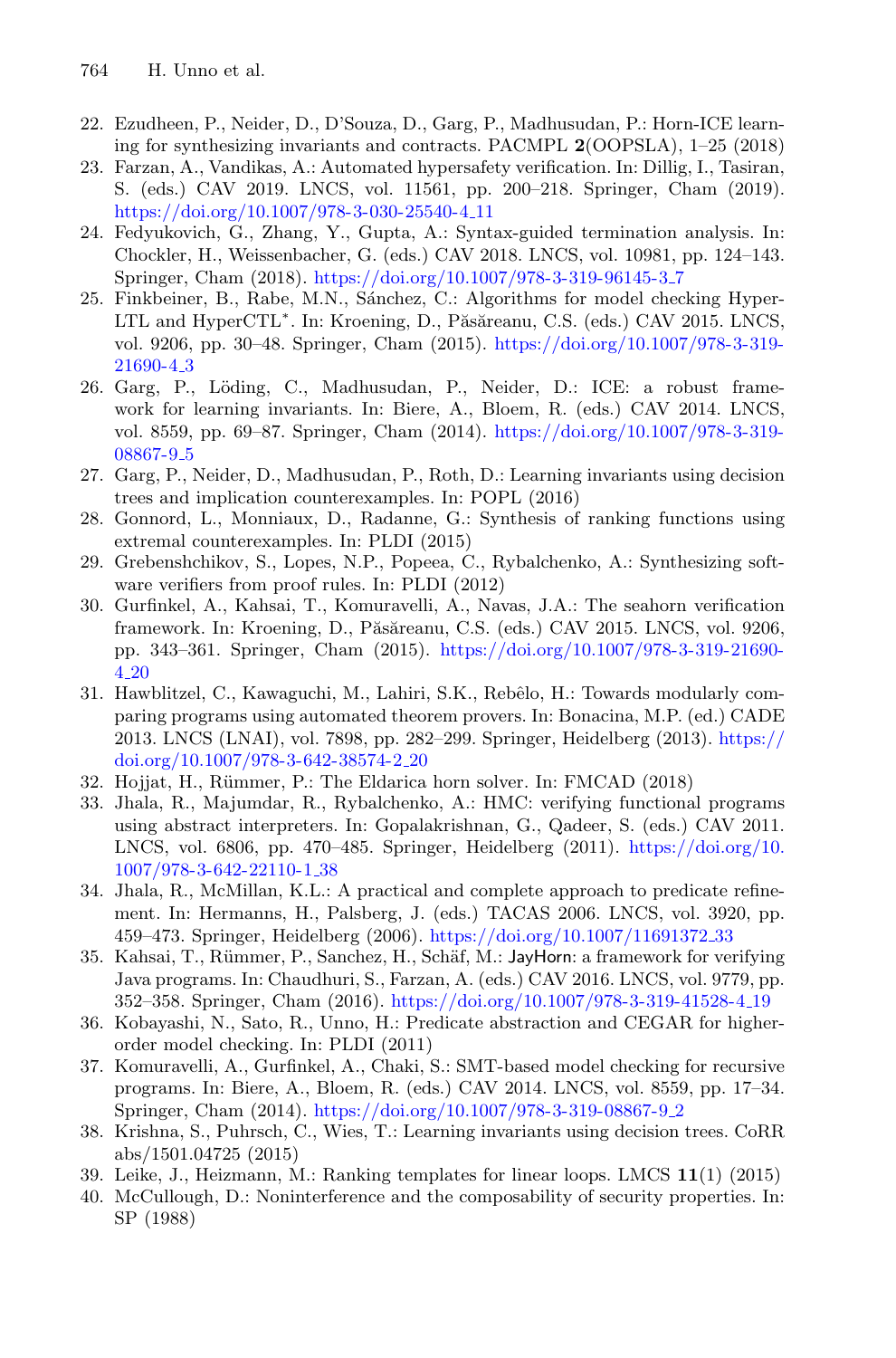- <span id="page-23-14"></span>41. de Moura, L., Bjørner, N.: Z3: an efficient SMT solver. In: Ramakrishnan, C.R., Rehof, J. (eds.) TACAS 2008. LNCS, vol. 4963, pp. 337–340. Springer, Heidelberg (2008). [https://doi.org/10.1007/978-3-540-78800-3](https://doi.org/10.1007/978-3-540-78800-3_24) 24
- <span id="page-23-0"></span>42. Naumann, D.A.: From coupling relations to mated invariants for checking information flow. In: Gollmann, D., Meier, J., Sabelfeld, A. (eds.) ESORICS 2006. LNCS, vol. 4189, pp. 279–296. Springer, Heidelberg (2006). [https://doi.org/10.](https://doi.org/10.1007/11863908_18) [1007/11863908](https://doi.org/10.1007/11863908_18) 18
- <span id="page-23-16"></span>43. Naumann, D.A.: Thirty-seven years of relational hoare logic: remarks on its principles and history. CoRR abs/2007.06421 (2020)
- <span id="page-23-9"></span>44. Padhi, S., Millstein, T., Nori, A., Sharma, R.: Overfitting in synthesis: theory and practice. In: Dillig, I., Tasiran, S. (eds.) CAV 2019. LNCS, vol. 11561, pp. 315–334. Springer, Cham (2019). [https://doi.org/10.1007/978-3-030-25540-4](https://doi.org/10.1007/978-3-030-25540-4_17) 17
- <span id="page-23-13"></span>45. Padhi, S., Sharma, R., Millstein, T.D.: Data-driven precondition inference with learned features. In: PLDI (2016)
- <span id="page-23-10"></span>46. Pick, L., Fedyukovich, G., Gupta, A.: Exploiting synchrony and symmetry in relational verification. In: Chockler, H., Weissenbacher, G. (eds.) CAV 2018. LNCS, vol. 10981, pp. 164–182. Springer, Cham (2018). [https://doi.org/10.1007/978-3-](https://doi.org/10.1007/978-3-319-96145-3_9) [319-96145-3](https://doi.org/10.1007/978-3-319-96145-3_9) 9
- <span id="page-23-15"></span>47. Reynolds, J.C.: The Craft of Programming. Prentice Hall (1981)
- <span id="page-23-17"></span>48. Sharma, R., Gupta, S., Hariharan, B., Aiken, A., Liang, P., Nori, A.V.: A data driven approach for algebraic loop invariants. In: Felleisen, M., Gardner, P. (eds.) ESOP 2013. LNCS, vol. 7792, pp. 574–592. Springer, Heidelberg (2013). [https://](https://doi.org/10.1007/978-3-642-37036-6_31) [doi.org/10.1007/978-3-642-37036-6](https://doi.org/10.1007/978-3-642-37036-6_31) 31
- <span id="page-23-18"></span>49. Sharma, R., Gupta, S., Hariharan, B., Aiken, A., Nori, A.V.: Verification as learning geometric concepts. In: Logozzo, F., Fähndrich, M. (eds.) SAS 2013. LNCS, vol. 7935, pp. 388–411. Springer, Heidelberg (2013). [https://doi.org/10.1007/978-](https://doi.org/10.1007/978-3-642-38856-9_21) [3-642-38856-9](https://doi.org/10.1007/978-3-642-38856-9_21) 21
- <span id="page-23-3"></span>50. Shemer, R., Gurfinkel, A., Shoham, S., Vizel, Y.: Property directed self composition. In: Dillig, I., Tasiran, S. (eds.) CAV 2019. LNCS, vol. 11561, pp. 161–179. Springer, Cham (2019). [https://doi.org/10.1007/978-3-030-25540-4](https://doi.org/10.1007/978-3-030-25540-4_9) 9
- <span id="page-23-7"></span>51. Solar-Lezama, A., Tancau, L., Bodik, R., Seshia, S., Saraswat, V.: Combinatorial sketching for finite programs. In: ASPLOS (2006)
- <span id="page-23-11"></span>52. Sousa, M., Dillig, I.: Cartesian hoare logic for verifying k-safety properties. In: PLDI (2016)
- <span id="page-23-4"></span>53. Terauchi, T.: Dependent types from counterexamples. In: POPL (2010)
- <span id="page-23-1"></span>54. Terauchi, T., Aiken, A.: Secure information flow as a safety problem. In: Hankin, C., Siveroni, I. (eds.) SAS 2005. LNCS, vol. 3672, pp. 352–367. Springer, Heidelberg (2005). [https://doi.org/10.1007/11547662](https://doi.org/10.1007/11547662_24) 24
- <span id="page-23-8"></span>55. Terauchi, T., Unno, H.: Relaxed stratification: a new approach to practical complete predicate refinement. In: Vitek, J. (ed.) ESOP 2015. LNCS, vol. 9032, pp. 610–633. Springer, Heidelberg (2015). [https://doi.org/10.1007/978-3-662-46669-](https://doi.org/10.1007/978-3-662-46669-8_25) 8 [25](https://doi.org/10.1007/978-3-662-46669-8_25)
- <span id="page-23-5"></span>56. Unno, H., Kobayashi, N.: Dependent type inference with interpolants. In: PPDP (2009)
- <span id="page-23-2"></span>57. Unno, H., Kobayashi, N., Yonezawa, A.: Combining type-based analysis and model checking for finding counterexamples against non-interference. In: PLAS (2006)
- <span id="page-23-6"></span>58. Unno, H., Terauchi, T., Koskinen, E.: Constraint-based relational verification (2021). [http://www.cs.tsukuba.ac.jp/](http://www.cs.tsukuba.ac.jp/~uhiro/)∼uhiro/
- <span id="page-23-12"></span>59. Unno, H., Torii, S., Sakamoto, H.: Automating induction for solving horn clauses. In: Majumdar, R., Kunˇcak, V. (eds.) CAV 2017. LNCS, vol. 10427, pp. 571–591. Springer, Cham (2017). [https://doi.org/10.1007/978-3-319-63390-9](https://doi.org/10.1007/978-3-319-63390-9_30) 30